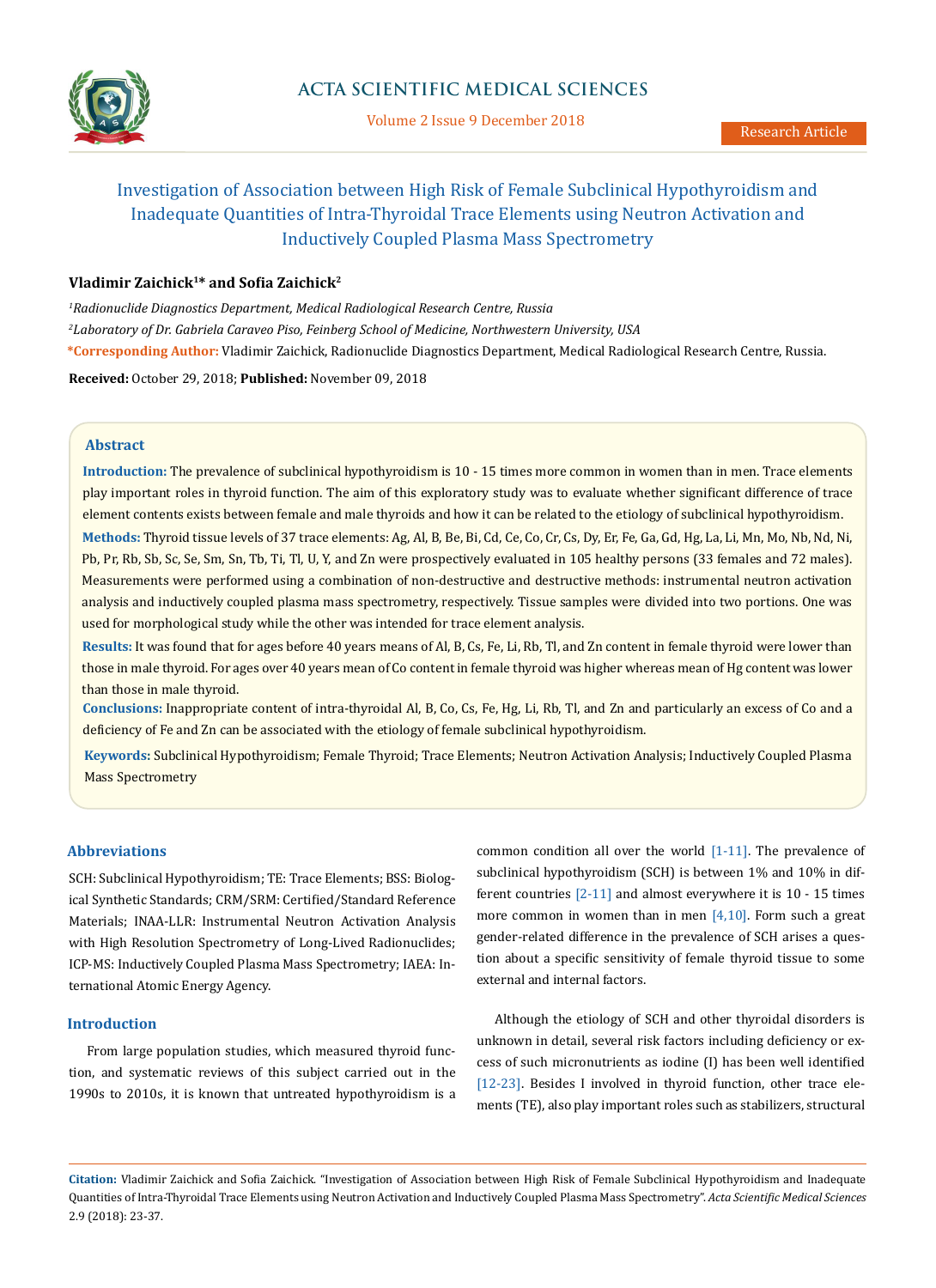elements, maintenance and regulation of cell function, gene regulation, enzyme cofactors, activation or inhibition of enzymatic reactions, normal peripheral utilization of thyroid hormones and regulation of cell membrane function  $[24]$ . Essential or toxic properties of TE depend on tissue-specific need or tolerance, respectively [25]. Both TE deficiencies as well as overexposures may disturb the thyroidal cell functions [25].

The reliable data on TE mass fractions in normal human thyroid separately for female and male gland is apparently extremely limited. There are a few studies regarding TE content in human thyroid, using chemical techniques and instrumental methods [26-45]. However, the majority of these data are based on measurements of processed tissue and in many studies tissue samples are ashed before analysis. In other cases, thyroid samples are treated with solvents (distilled water, ethanol etc) and then are dried at a high temperature for many hours. There is evidence that certain quantities of TE are lost as a result of such treatment [46-48]. Moreover, only a few of these studies employed quality control using certified/standard reference materials (CRM/SRM) for determination of the TE contents.

Therefore, nondestructive techniques such as instrumental neutron activation analysis with high resolution spectrometry of long-lived radionuclides (INAA-LLR) combined with subsequent, destructive inductively coupled plasma atomic emission spectrometry (ICP-MS) provides a good alternative for multi-element determination in samples of thyroid parenchyma. This combination of methods provides a possibility to ensure data quality assurance using a comparison of results obtained for some elements by both methods.

This work had three aims. The primary purpose of this study was to determine reliable values for such TE as silver (Ag), aluminum (Al), boron (B), beryllium (Be), bismuth (Bi), cadmium (Cd), cerium (Ce), cobalt (Co), chromium (Cr), cesium (Cs), dysprosium (Dy), erbium (Er), iron (Fe), gallium (Ga), gadolinium (Gd), mercury (Hg), lanthanum (La), lithium (Li), manganese (Mn), molybdenum (Mo), niobium (Nb), neodymium (Nd), nickel (Ni), lead (Pb), praseodymium (Pr), rubidium (Rb), antimony (Sb), scandium (Sc), selenium (Se), samarium (Sm), tin (Sn), terbium (Tb), titanium (Ti), thallium (Tl), uranium (U), yttrium (Y), and zinc (Zn) contents in intact (normal) thyroid gland of apparently healthy persons using the combination of INAA-LLR and ICP-MS analysis. The second aim was to compare the levels of TE in the thyroid tissue of all females

and males investigated in the study. The final aim was to compare the levels of TE in the thyroid tissue of females and males in age group  $1$  ( $\leq$  40 years) and in age group 2 ( $>$  40 years).

All studies were approved by the Ethical Committee of the Medical Radiological Research Centre, Obninsk, Russia. All procedures performed in studies involving human participants were in accordance with the ethical standards of the institutional and/or national research committee and with the 1964 Helsinki declaration and its later amendments or comparable ethical standards.

## **Materials and Methods**

## **Samples**

Samples of the human thyroid were obtained from randomly selected autopsy specimens of 33 females (European-Caucasian, aged 3.5 to 87 years) and 72 males (European-Caucasian, aged 2.0 to 80 years). All the deceased were citizens of Obninsk and had undergone routine autopsy at the Forensic Medicine Department of City Hospital, Obninsk. Age ranges for subjects were divided into two age groups, with group  $1$  ( $\leq 40$  years), and group  $2$  ( $> 40$ years). For females in group 1 (n = 11) mean age (±standard error of mean, SD) was  $30.9 \pm 10.1$  years and in group 2 (n = 22) mean age was  $66.3 \pm 12.8$  years. For males in group 1 (n = 44) mean age was  $25.3 \pm 10.0$  years and in group 2 (n = 28) mean age was 57.4 ± 14.5 years. These groups were selected to reflect the condition of thyroid tissue in the children, teenagers, young adults and first period of adult life (group 1) and in the second period of adult life as well as in old age (group 2). The available clinical data were reviewed for each subject. None of the subjects had a history of an intersex condition, endocrine disorder, or other chronic disease that could affect the normal development of the thyroid. None of the subjects were receiving medications or used any supplements known to affect thyroid trace element contents. The typical causes of sudden death of most of these subjects included trauma or suicide and also acute untreated illness (cardiac insufficiency, stroke, embolism of pulmonary artery, alcohol poisoning).

#### **Sample preparation**

All right lobes of thyroid glands were divided into two portions using a titanium scalpel [49]. One tissue portion was reviewed by an anatomical pathologist while the other was used for the TE content determination. A histological examination was used to control the age norm conformity as well as the unavailability of microadenomatosis and latent cancer. After the samples intended for TE analysis were weighed, they were freeze-dried and homog-

**Citation:** Vladimir Zaichick and Sofia Zaichick. "Investigation of Association between High Risk of Female Subclinical Hypothyroidism and Inadequate Quantities of Intra-Thyroidal Trace Elements using Neutron Activation and Inductively Coupled Plasma Mass Spectrometry". *Acta Scientific Medical Sciences* 2.9 (2018): 23-37.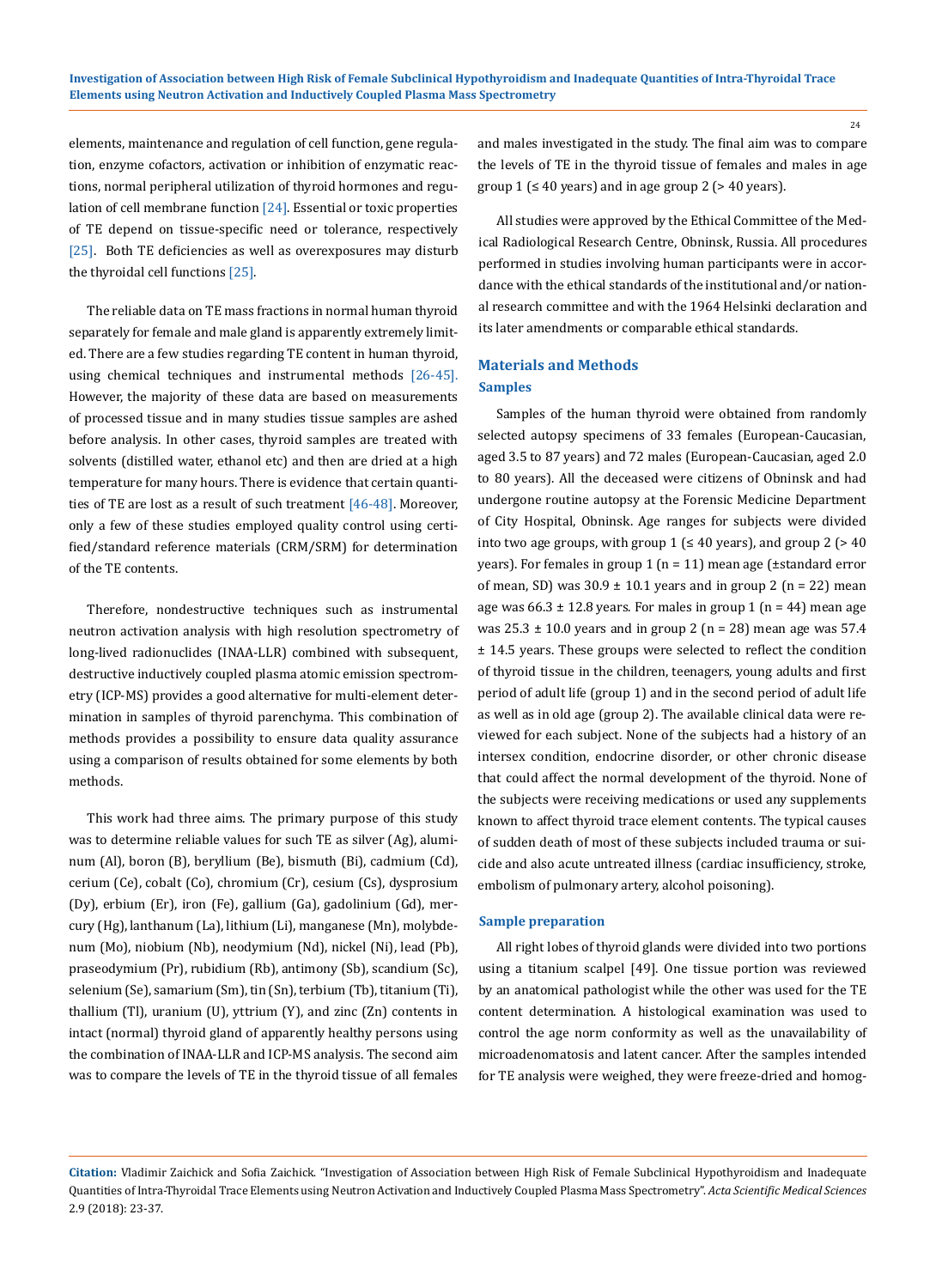enized [50-52]. The pounded sample weighing about 50 mg was used for trace element measurement by INAA-LLR. The samples for INAA-LLR were wrapped separately in a high-purity aluminum foil washed with rectified alcohol beforehand and placed in a nitric acid-washed quartz ampoule. Biological synthetic standards (BSS) prepared from phenol-formaldehyde resins were used as standards [53]. In addition to BSS, aliquots of commercially available pure compounds were also used.

After NAA-LLR investigation the thyroid samples were taken out from the aluminum foils and used for ICP-MS. The samples were decomposed in autoclaves; 1.5 mL of concentrated HNO<sub>3</sub> (nitric acid at 65%, maximum (max) of 0.0000005% Hg; GR, ISO, Merck, Darmstadt, Germany) and 0.3 mL of  $\rm H_2O_2$  (pure for analysis) were added to thyroid samples, placed in one-chamber autoclaves (Ancon-AT2, Ltd., Moscow, Russia) and then heated for 3 h at 160 - 200°C. After autoclaving, they were cooled to room temperature and solutions from the decomposed samples were diluted with deionized water (up to 20 mL) and transferred to plastic measuring bottles. Simultaneously, the same procedure was performed in autoclaves without tissue samples (only  $HNO<sub>3</sub>+H<sub>2</sub>O<sub>2</sub>$ + deionized water), and the resultant solutions were used as control samples.

#### **Certified reference materials**

For quality control, ten subsamples of the certified reference materials (CRM) IAEA H-4 Animal Muscle from the International Atomic Energy Agency (IAEA), and also five sub-samples INCT-SBF-4 Soya Bean Flour, INCT-TL-1 Tea Leaves and INCT-MPH-2 Mixed Polish Herbs from the Institute of Nuclear Chemistry and Technology (INCT, Warszawa, Poland) were analyzed simultaneously with the investigated thyroid tissue samples. All samples of CRM were treated in the same way as the thyroid tissue samples. Detailed results of this quality assurance program were presented in earlier publications [54-61].

## **Instrumentation and methods**

A vertical channel of nuclear reactor was applied to determine the content of Ag, Co, Cr, Fe, Hg, Rb, Sb, Sc, Se, and Zn by INAA-LLR. The quartz ampoule with thyroid samples, standards, and certified reference material was soldered, positioned in a transport aluminum container and exposed to a 24-hour neutron irradiation in a vertical channel with a neutron flux of  $1.3 \cdot 10^{13}$  n $\cdot$ cm<sup>-2</sup> $\cdot$ s<sup>-1</sup>. Ten days after irradiation samples were reweighed and repacked.

The samples were measured for period from 10 to 30 days after irradiation. The duration of measurements was from 20 min to 10 hours subject to pulse counting rate. Spectrometric measurements were performed using a coaxial 98-cm<sup>3</sup> Ge (Li) detector and a spectrometric unit (NUC 8100), including a PC-coupled multichannel analyzer. Resolution of the spectrometric unit was 2.9-keV at the 60Co 1,332-keV line.

Sample aliquots were used to determine the content of Ag, Al, B, Be, Bi, Cd, Ce, Co, Cr, Cs, Dy, Er, Fe, Ga, Gd, Hg, La, Li, Mn, Mo, Nb, Nd, Ni, Pb, Pr, Rb, Sb, Se, Sm, Sn, Tb, Ti, Tl, U, Y, and Zn by ICP-MS using an ICP-MS Thermo-Fisher "X-7" Spectrometer (Thermo Electron, USA). The trace element concentrations in aqueous solutions were determined by the quantitative method using multi elemental calibration solutions ICP-MS-68A and ICP-AM-6-A produced by High-Purity Standards (Charleston, SC 29423, USA). Indium was used as an internal standard in all measurements.

Information detailing with the NAA-LLR and ICP-MS methods used, and other details of the analysis was presented in our previous publication [54-61].

## **Computer programs and statistic**

A dedicated computer program for INAA mode optimization was used [62]. All thyroid samples were prepared in duplicate, and mean values of TE contents were used in final calculation. Mean values was also used for TE contents that were measured by two different methods. Using Microsoft Office Excel, arithmetic mean, standard deviation, and standard error of mean was calculated for TE contents. The difference in the results between females and males (age group 1 and 2 combined), as well as between females and males separately in age group 1 and group 2 was evaluated by the parametric Student's t-test and non-parametric Wilcoxon-Mann-Whitney U-test.

## **Results**

The comparison of our results for the Ag, Co, Cr, Fe, Hg, Rb, Sb, Se, and Zn mass fractions (mg/kg, dry mass basis) in the normal thyroids of females and males obtained by both NAA-LLR and ICP-MS methods is shown in table 1.

**Citation:** Vladimir Zaichick and Sofia Zaichick. "Investigation of Association between High Risk of Female Subclinical Hypothyroidism and Inadequate Quantities of Intra-Thyroidal Trace Elements using Neutron Activation and Inductively Coupled Plasma Mass Spectrometry". *Acta Scientific Medical Sciences* 2.9 (2018): 23-37.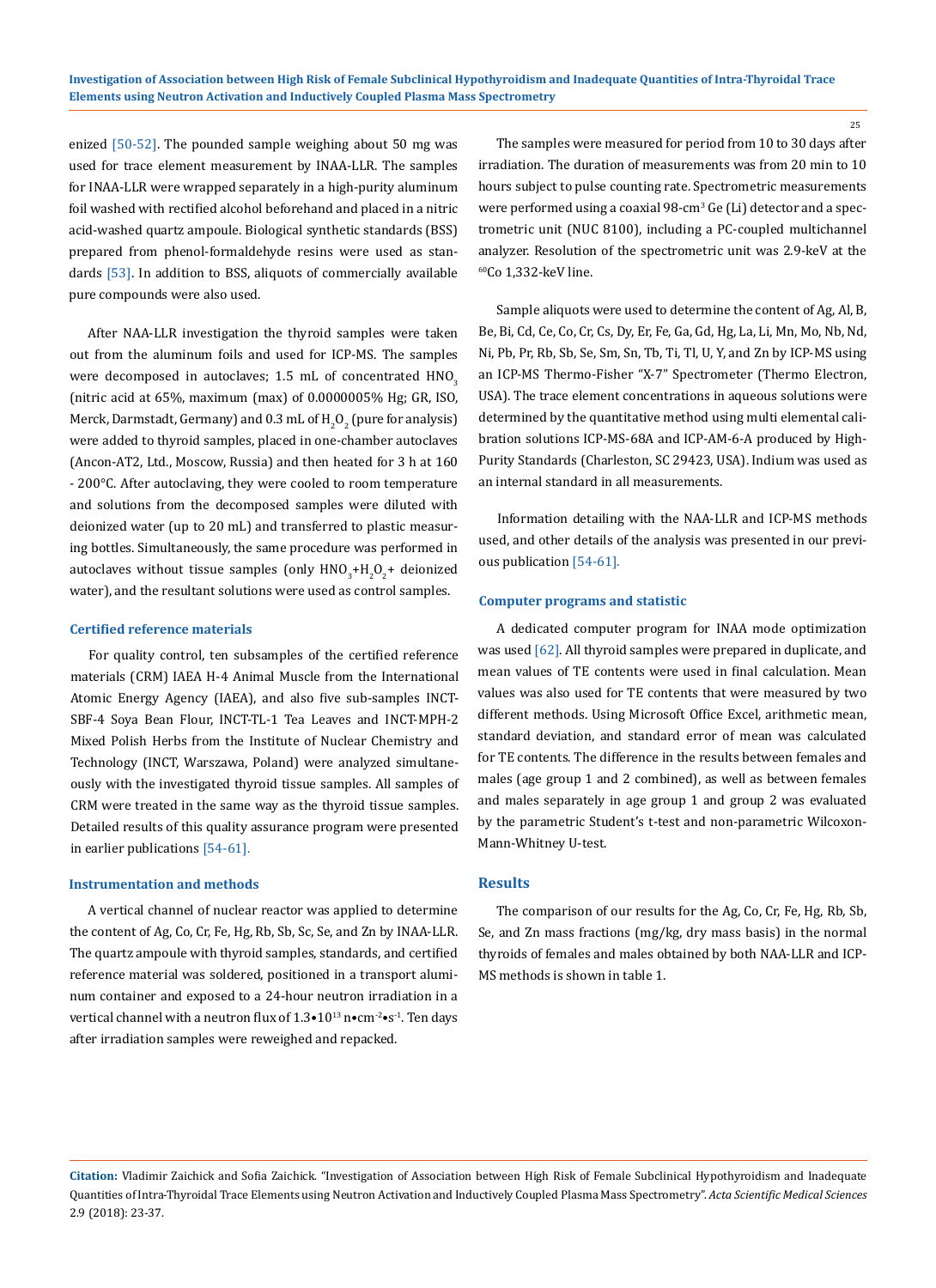| Gender  | <b>Element</b> | <b>NAA-LLR</b><br>M <sub>1</sub> | <b>ICP-MS</b><br>M <sub>2</sub> | $\Delta$ , % |
|---------|----------------|----------------------------------|---------------------------------|--------------|
| Males   | Ag             | $0.0156 \pm 0.0021$              | $0.0121 \pm 0.0018$             | 22.4         |
|         | Co             | $0.0352 \pm 0.0031$              | $0.0334 \pm 0.0032$             | 5.1          |
|         | Cr             | $0.520 \pm 0.041$                | $0.427 \pm 0.039$               | 17.9         |
|         | Fe             | $222 \pm 12$                     | $223 \pm 15$                    | $-0.5$       |
|         | Hg             | $0.0437 \pm 0.0048$              | $0.0970 \pm 0.0102$             | $-122$       |
|         | <b>Rb</b>      | $7.89 \pm 0.58$                  | $8.38 \pm 0.61$                 | $-6.2$       |
|         | Sb             | $0.108 \pm 0.010$                | $0.0705 \pm 0.0097$             | 34.7         |
|         | Se             | $2.36 \pm 0.17$                  | $2.10 \pm 0.17$                 | 11.0         |
|         | Zn             | $103 \pm 5.5$                    | $95.4 \pm 5.1$                  | 7.4          |
| Females | Ag             | $0.0140 \pm 0.0020$              | $0.0129 \pm 0.0041$             | 7.9          |
|         | Co             | $0.0505 \pm 0.0064$              | $0.0479 \pm 0.0069$             | 5.1          |
|         | Cr             | $0.573 \pm 0.049$                | $0.496 \pm 0.057$               | 13.4         |
|         | Fe             | $232 \pm 22$                     | $217 \pm 19$                    | 6.5          |
|         | Hg             | $0.0389 \pm 0055$                | $0.0471 \pm 0.0087$             | $-21.1$      |
|         | Rb             | $6.16 \pm 0.48$                  | $6.38 \pm 0.53$                 | $-3.6$       |
|         | Sb             | $0.116 \pm 0.012$                | $0.098 \pm 0.014$               | 15.5         |
|         | Se             | $2.22 \pm 0.23$                  | $2.16 \pm 0.23$                 | 0.5          |
|         | Zn             | $85.7 \pm 7.4$                   | $83.2 \pm 8.1$                  | 2.9          |

26

**Table 1:** Comparison of the mean values (M±SEM) of the chemical element mass fractions (mg/kg, dry mass basis) in the normal thyroid of males and females obtained by both NAA-LLR and ICP-MS methods. M: Arithmetic Mean; SEM: Standard Error of Mean, Δ=[(M<sub>1</sub> - M<sub>2</sub>)/M<sub>1</sub>] •100%.

The comparison of our results (Mean ± Standard Deviation) for group of females and males combined with published data for Ag, Al, B, Be, Bi, Cd, Ce, Co, Cr, Cs, Dy, Er, Fe, Ga, Gd, Hg, La, Li, Mn, Mo, Nb, Nd, Ni, Pb, Pr, Rb, Sb, Sc, Se, Sm, Sn, Tb, Ti, Tl, U, Y, and Zn mass fraction in normal human thyroid is shown in table 2.

The ratios of means and the difference between mean values Ag, Al, B, Be, Bi, Cd, Ce, Co, Cr, Cs, Dy, Er, Fe, Ga, Gd, Hg, La, Li, Mn, Mo, Nb, Nd, Ni, Pb, Pr, Rb, Sb, Sc, Se, Sm, Sn, Tb, Ti, Tl, U, Y, and Zn mass fractions in normal thyroid of females and males are presented in table 3.

Because, in our previous studies age-dependents of many TE in thyroid gland was found [63-71], the comparison between TE contents in thyroid of females and males separately in age group 1 and 2 was also performed (Tables 4 and 5).

# **Discussion Precision and accuracy of results**

A good agreement of our results for TE mass fractions with the certified values of CRM IAEA H-4 Animal Muscle, INCT-SBF-4 Soya Bean Flour, INCT-TL-1 Tea Leaves, and INCT-MPH-2 Mixed Polish Herbs [54-61] as well as the similarity of the means of the Ag, Co, Cr, Fe, Hg, Rb, Sb, Se, and Zn mass fractions in the normal human thyroids determined by both NAA-LLR and ICP-MS methods (Table 1) demonstrates an acceptable precision and accuracy of the results obtained in the study and presented in tables 2-5.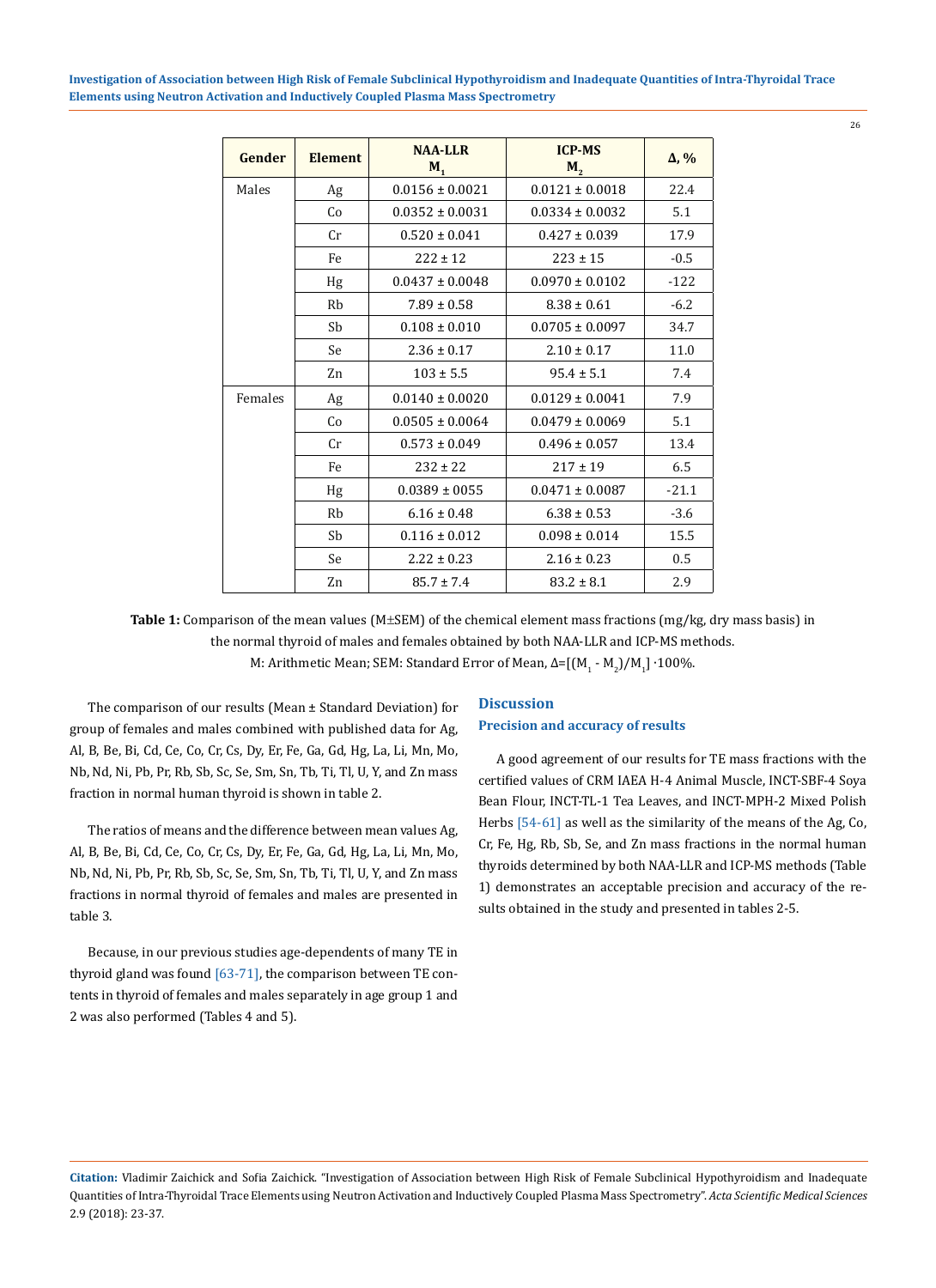|                |                                                   |                               |                                                                  | 27                                                               |  |  |
|----------------|---------------------------------------------------|-------------------------------|------------------------------------------------------------------|------------------------------------------------------------------|--|--|
| <b>Element</b> | <b>This work</b>                                  |                               | <b>Published data [Reference]</b>                                |                                                                  |  |  |
|                | <b>Males and females (combined)</b><br>$M \pm SD$ | <b>Median of means</b><br>(n) | <b>Minimum of means</b><br>M or $M \pm SD$ , $(n)$ <sup>**</sup> | <b>Maximum of means</b><br>M or $M \pm SD$ , $(n)$ <sup>**</sup> |  |  |
| Ag             | $0.0133 \pm 0.0114$                               | 0.25(12)                      | 0.000784(16)[1]                                                  | $1.20 \pm 1.24$ (105) [2]                                        |  |  |
| Al             | $10.5 \pm 13.4$                                   | 33.6 (12)                     | $0.33$ (-) [3]                                                   | 420 (25) [4]                                                     |  |  |
| B              | $0.476 \pm 0.434$                                 | 0.151(2)                      | 0.084(3)[5]                                                      | 0.46(3)[5]                                                       |  |  |
| Be             | $0.00052 \pm 0.00060$                             | 0.042(3)                      | $0.000924(16)$ [1]                                               | $< 0.12$ (-) [6]                                                 |  |  |
| Bi             | $0.0072 \pm 0.0161$                               | 0.126(4)                      | 0.0339(16)[1]                                                    | $< 0.4 (-) [6]$                                                  |  |  |
| Cd             | $2.08 \pm 2.05$                                   | 3.01(15)                      | 0.84(180)[7]                                                     | $47.6 \pm 8.0$ (16) [8]                                          |  |  |
| Ce             | $0.0080 \pm 0.0080$                               | 0.22(1)                       | 0.22(59)[1]                                                      | 0.22(59)[1]                                                      |  |  |
| Co             | $0.039 \pm 0.028$                                 | 0.336(17)                     | $0.026 \pm 0.031$ (46) [9]                                       | $70.4 \pm 40.8$ (14) [10]                                        |  |  |
| Cr             | $0.49 \pm 0.25$                                   | 0.69(17)                      | 0.105(18)[5]                                                     | $24.8 \pm 2.4$ (4) [11]                                          |  |  |
| Cs             | $0.025 \pm 0.017$                                 | 0.069(6)                      | $0.011 \pm 0.011$ (14) [12]                                      | $0.109 \pm 0.370$ (48) [9]                                       |  |  |
| Dy             | $0.0012 \pm 0.0018$                               | 0.0011(1)                     | 0.0011(60)[1]                                                    | 0.0011(60)[1]                                                    |  |  |
| Er             | $0.00038 \pm 0.00038$                             | 0.0007(1)                     | 0.0007(60)[1]                                                    | 0.0007(60)[1]                                                    |  |  |
| Fe             | $223 \pm 90$                                      | 252 (21)                      | 56 (120) [13]                                                    | 2444 ± 700 (14) [10]                                             |  |  |
| Ga             | $0.032 \pm 0.016$                                 | 0.273(3)                      | $< 0.04$ (-) [6]                                                 | $1.7 \pm 0.8$ (-) [14]                                           |  |  |
| Gd             | $0.00105 \pm 0.00015$                             | 0.0026(1)                     | 0.0026(59)[1]                                                    | 0.0026(59)[1]                                                    |  |  |
| Hg             | $0.054 \pm 0.037$                                 | 0.08(13)                      | $0.0008 \pm 0.0002$ (10) [14]                                    | $396 \pm 40$ (4) [11]                                            |  |  |
| La             | $0.0047 \pm 0.0046$                               | 0.068(3)                      | 0.052(59)[1]                                                     | $< 4.0$ (-) [6]                                                  |  |  |
| Li             | $0.021 \pm 0.015$                                 | 6.3(2)                        | $0.092$ (-) [6]                                                  | 12.6 (180) [7]                                                   |  |  |
| Mn             | $1.28 \pm 0.56$                                   | 1.82(36)                      | $0.44 \pm 11$ (12) [17]                                          | $69.2 \pm 7.2$ (4) [11]                                          |  |  |
| Mo             | $0.0836\pm0.047$                                  | 0.42(11)                      | $0.0288 \pm 0.0096$ (39) [15]                                    | $516 \pm 292$ (14) [10]                                          |  |  |
| Nb             | $0.60 \pm 0.90$                                   | < 4.0(1)                      | $4.0$ (-) [6]                                                    | $< 4.0$ (-) [6]                                                  |  |  |
| Nd             | $0.0040 \pm 0.0034$                               | 0.0108(1)                     | 0.0108(60)[2]                                                    | 0.0108(60)[1]                                                    |  |  |
| Ni             | $0.45 \pm 0.34$                                   | 0.96(16)                      | 0.00084(83)[16]                                                  | $33.6 \pm 3.6$ (4) [11]                                          |  |  |
| Pb             | $0.23 \pm 0.25$                                   | 0.63(22)                      | 0.021(83)[16]                                                    | $68.8 \pm 6.8$ (4) [11]                                          |  |  |
| Pr             | $0.00107 \pm 0.00086$                             | 0.0034(1)                     | 0.0034(59)[1]                                                    | 0.0034(59)[1]                                                    |  |  |
| Rb             | $7.5 \pm 3.7$                                     | 12.3(9)                       | $\leq$ 0.85 (29) [15]                                            | 294 ± 191 (14) [10]                                              |  |  |
| Sb             | $0.094 \pm 0.069$                                 | 0.105(10)                     | $0.040 \pm 0.003$ (-) [17]                                       | 4.0 $(-)$ $[18]$                                                 |  |  |
| Sc             | $0.0268 \pm 0.0329$                               | 0.009(4)                      | $0.0018 \pm 0.0003$ (17) [19]                                    | $0.014 \pm 0.005$ (10) [15]                                      |  |  |
| Se             | $2.2 \pm 1.2$                                     | 2.61(17)                      | $0.95 \pm 0.08$ (29) [15]                                        | $756 \pm 680$ (14) [10]                                          |  |  |
| Sm             | $0.00051 \pm 0.00047$                             | 0.0022(1)                     | $0.0022(60)$ [1]                                                 | 0.0022(60)[1]                                                    |  |  |
| Sn             | $0.078 \pm 0.068$                                 | 0.40(7)                       | 0.0235(16)[1]                                                    | $-5.38(17)[20]$                                                  |  |  |
| Tb             | $0.00020 \pm 0.00012$                             | 0.0002(1)                     | $0.00022(60)$ [1]                                                | $0.00022(60)$ [1]                                                |  |  |
| Ti*            | $3.5 \pm 3.5$                                     | 1.42(8)                       | 0.084(83)[16]                                                    | $73.6 \pm 7.2$ (4) [11]                                          |  |  |
| Tl             | $0.00099 \pm 0.00053$                             | < 0.2(2)                      | 0.00138(16)[1]                                                   | $< 0.4 (-) [6]$                                                  |  |  |
| U              | $0.00044 \pm 0.00043$                             | 0.05(7)                       | 0.00424(16)[1]                                                   | $0.428 \pm 0.143$ (10) [15]                                      |  |  |
| Y              | $0.0026 \pm 0.0023$                               | < 2.9(2)                      | 0.00225(16)[1]                                                   | $\leq$ 5.9 (17) [20]                                             |  |  |
| Zn             | $95 \pm 40$                                       | 118 (51)                      | 32 (120) [13]                                                    | $820 \pm 204$ (14) [10]                                          |  |  |

**Table 2:** Median, minimum and maximum value of means of trace element contents in the normal thyroid according to data from the literature in comparison with our results (mg/kg, dry mass basis).

M: Arithmetic Mean; SD: Standard Deviation; (n)\*: Number of all References; (n)\*\*: Number of Samples.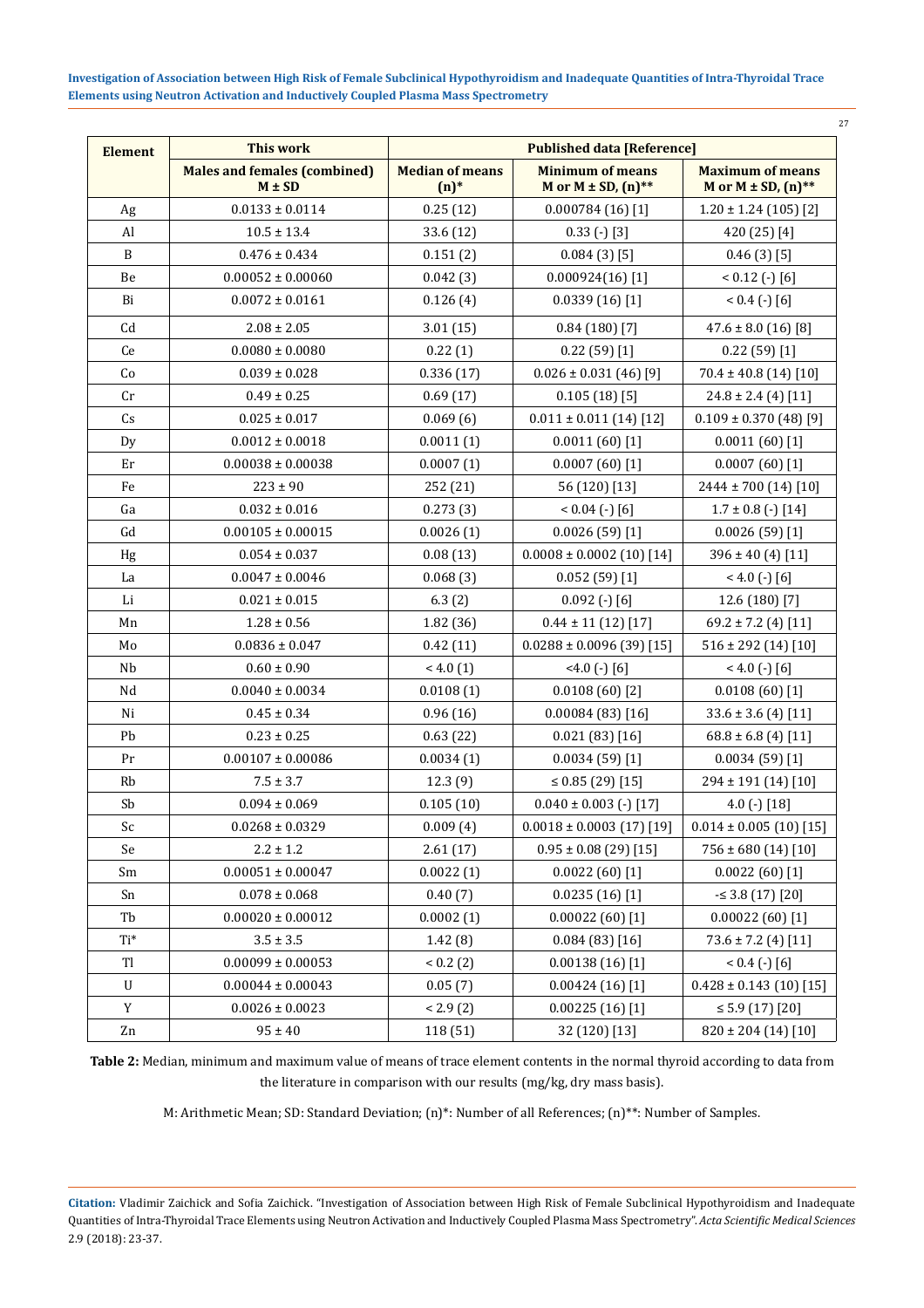|  | I<br>v.<br>۰, |  |
|--|---------------|--|

|                | <b>Thyroid tissue</b>                        |                                            |                          |                    | Ratio                             |  |
|----------------|----------------------------------------------|--------------------------------------------|--------------------------|--------------------|-----------------------------------|--|
| <b>Element</b> | <b>Females</b><br>3.5 - 87 years<br>$n = 33$ | <b>Males</b><br>2.0 - 80 years<br>$n = 72$ | t-test<br>$p_{\text{f}}$ | <b>U-test</b><br>p | <b>Females to</b><br><b>Males</b> |  |
| Ag             | $0.0132 \pm 0.0020$                          | $0.0133 \pm 0.0017$                        | 0.992                    | > 0.05             | 0.99                              |  |
| Al             | $7.43 \pm 1.24$                              | $11.3 \pm 2.3$                             | 0.132                    | > 0.05             | 0.66                              |  |
| B              | $0.418 \pm 0.074$                            | $0.491 \pm 0.071$                          | 0.483                    | > 0.05             | 0.85                              |  |
| $\mbox{Be}$    | $0.00067 \pm 0.00028$                        | $0.00048 \pm 0.00008$                      | 0.521                    | > 0.05             | 1.40                              |  |
| Bi             | $0.0180 \pm 0.0084$                          | $0.00386 \pm 0.00079$                      | 0.119                    | > 0.05             | 4.66                              |  |
| Cd             | $1.63 \pm 0.48$                              | $2.22 \pm 0.33$                            | 0.322                    | > 0.05             | 0.73                              |  |
| Ce             | $0.00897 \pm 0.00227$                        | $0.00773 \pm 0.00123$                      | 0.636                    | > 0.05             | 1.16                              |  |
| Co             | $0.0493 \pm 0.0066$                          | $0.0345 \pm 0.0031$                        | 0.052                    | $\leq 0.05$        | 1.43                              |  |
| Cr             | $0.535 \pm 0.051$                            | $0.474 \pm 0.038$                          | 0.341                    | > 0.05             | 1.13                              |  |
| Cs             | $0.0185 \pm 0.0029$                          | $0.0263 \pm 0.0026$                        | 0.055                    | $\leq 0.05$        | 0.70                              |  |
| Dy             | $0.00173 \pm 0.00095$                        | $0.00108 \pm 0.00018$                      | 0.511                    | > 0.05             | 1.60                              |  |
| Er             | $0.00050 \pm 0.00017$                        | $0.00034 \pm 0.00004$                      | 0.384                    | > 0.05             | 1.47                              |  |
| Fe             | $225 \pm 20$                                 | $222 \pm 11$                               | 0.907                    | > 0.05             | 1.01                              |  |
| Ga             | $0.0309 \pm 0.0060$                          | $0.0318 \pm 0.0022$                        | 0.897                    | > 0.05             | 0.97                              |  |
| Gd             | $0.00147 \pm 0.00048$                        | $0.00092 \pm 0.00012$                      | 0.288                    | > 0.05             | 1.60                              |  |
| Hg             | $0.0400 \pm 0.0057$                          | $0.0610 \pm 0.0055$                        | 0.0092                   | $\leq 0.01$        | 0.66                              |  |
| La             | $0.00550 \pm 0.00106$                        | $0.00454 \pm 0.00074$                      | 0.464                    | > 0.05             | 1.21                              |  |
| Li             | $0.0153 \pm 0.0024$                          | $0.0225 \pm 0.0028$                        | 0.055                    | $\leq 0.05$        | 0.68                              |  |
| Mn             | $1.32 \pm 0.22$                              | $1.27 \pm 0.06$                            | 0.834                    | > 0.05             | 1.04                              |  |
| Mo             | $0.0755 \pm 0.0169$                          | $0.0856 \pm 0.0064$                        | 0.584                    | > 0.05             | 0.88                              |  |
| Nb             | $0.641 \pm 0.200$                            | $0.584 \pm 0.145$                          | 0.819                    | > 0.05             | 1.10                              |  |
| Nd             | $0.0046 \pm 0.0012$                          | $0.00388 \pm 0.00047$                      | 0.557                    | > 0.05             | 1.19                              |  |
| Ni             | $0.385 \pm 0.056$                            | $0.467 \pm 0.056$                          | 0.308                    | > 0.05             | 0.82                              |  |
| Pb             | $0.200 \pm \pm 0.032$                        | $0.242 \pm 0.040$                          | 0.426                    | > 0.05             | 0.83                              |  |
| Pr             | $0.00123 \pm 0.00028$                        | $0.00102 \pm 0.00012$                      | 0.501                    | > 0.05             | 1.21                              |  |
| Rb             | $6.27 \pm 0.48$                              | $8.07 \pm 0.50$                            | 0.011                    | $\leq 0.01$        | 0.78                              |  |
| Sb             | $0.107 \pm 0.013$                            | $0.0895 \pm 0.0091$                        | 0.271                    | > 0.05             | 1.20                              |  |
| Sc             | $0.0086 \pm 0.0045$                          | $0.0390 \pm 0.0084$                        | 0.0040                   | $\leq 0.01$        | 0.22                              |  |
| Se             | $2.19 \pm 0.23$                              | $2.23\pm0.17$                              | 0.879                    | > 0.05             | 0.98                              |  |
| Sm             | $0.00057 \pm 0.00013$                        | $0.00049 \pm 0.00007$                      | 0.575                    | > 0.05             | 1.16                              |  |
| Sn             | $0.112 \pm 0.026$                            | $0.0674 \pm 0.0085$                        | 0.122                    | > 0.05             | 1.66                              |  |
| Tb             | $0.00020 \pm 0.00004$                        | $0.00020 \pm 0.00002$                      | 0.905                    | > 0.05             | 1.00                              |  |
| Ti*            | $3.74 \pm 1.16$                              | $3.43 \pm 0.51$                            | 0.807                    | > 0.05             | 1.09                              |  |
| Tl             | $0.00070 \pm 0.00010$                        | $0.00099 \pm 0.00008$                      | 0.031                    | > 0.05             | 0.71                              |  |
| U              | $0.00060 \pm 0.00020$                        | $0.00040 \pm 0.00005$                      | 0.357                    | > 0.05             | 1.50                              |  |
| $\mathbf Y$    | $0.00304 \pm 0.00082$                        | $0.00247 \pm 0.00034$                      | 0.526                    | > 0.05             | 1.23                              |  |
| Zn             | $84.5 \pm 7.6$                               | $99.1 \pm 5.0$                             | 0.114                    | > 0.05             | 0.85                              |  |

**Table 3:** Differences between mean values (M±SEM) of trace element mass fractions (mg/kg, dry mass basis) in normal thyroid tissue of males and females.

M: Arithmetic Mean; SEM: Standard Error of Mean; t-test: Student's t-test,

U-test:Wilcoxon-Mann-Whitney U-test, Statistically significant values are in **bold**.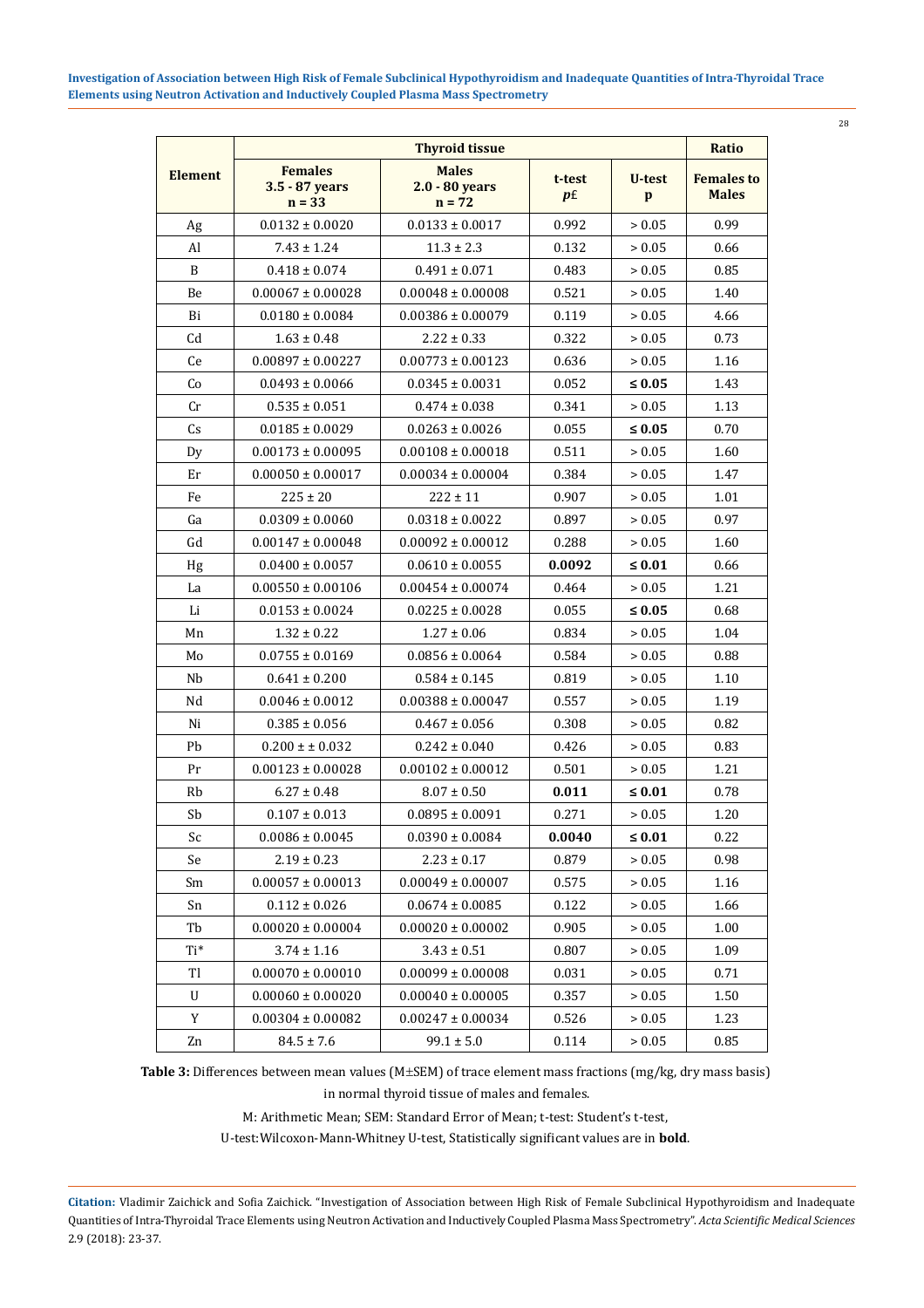| ۰.<br>v |
|---------|

|                | <b>Thyroid tissue</b>                              |                                                    |                    |             | Ratio          |
|----------------|----------------------------------------------------|----------------------------------------------------|--------------------|-------------|----------------|
| <b>Element</b> | <b>Males (MG1)</b><br>$2.0 - 40$ years<br>$n = 44$ | <b>Females (FG1)</b><br>3.5 - 40 years<br>$n = 11$ | t-test<br>$p \leq$ | U-test<br>p | <b>FG1/MG1</b> |
| Ag             | $0.0134 \pm 0.0025$                                | $0.0125 \pm 0.0032$                                | 0.817              | > 0.05      | 0.93           |
| Al             | $13.2 \pm 3.4$                                     | $5.95 \pm 0.97$                                    | 0.049              | $\leq 0.05$ | 0.45           |
| B              | $0.607 \pm 0.105$                                  | $0.361 \pm 0.070$                                  | 0.061              | $\leq 0.05$ | 0.59           |
| Be             | $0.00055 \pm 0.00011$                              | $0.00088 \pm 0.00046$                              | 0.522              | > 0.05      | 1.60           |
| Bi             | $0.00416 \pm 0.00101$                              | $0.018 \pm 0.012$                                  | 0.272              | > 0.05      | 4.33           |
| C <sub>d</sub> | $1.45 \pm 0.27$                                    | $1.34 \pm 0.53$                                    | 0.858              | > 0.05      | 0.92           |
| Ce             | $0.0072 \pm 0.0016$                                | $0.0070 \pm 0.0030$                                | 0.942              | > 0.05      | 0.97           |
| Co             | $0.0367 \pm 0.00471$                               | $0.0311 \pm 0.0046$                                | 0.400              | > 0.05      | 0.85           |
| Cr             | $0.476 \pm 0.049$                                  | $0.495 \pm 0.066$                                  | 0.818              | > 0.05      | 1.04           |
| Cs             | $0.0259 \pm 0.0037$                                | $0.0160 \pm 0.0032$                                | 0.056              | $\leq 0.05$ | 0.62           |
| Dy             | $0.00125 \pm 0.00026$                              | $0.0021 \pm 0.0014$                                | 0.567              | > 0.05      | 1.68           |
| Er             | $0.00036 \pm 0.00005$                              | $0.00059 \pm 0.00025$                              | 0.395              | > 0.05      | 1.64           |
| Fe             | $229 \pm 14$                                       | $174 \pm 25$                                       | 0.077              | $\leq 0.05$ | 0.76           |
| Ga             | $0.0340 \pm 0.0032$                                | $0.0285 \pm 0.0086$                                | 0.562              | > 0.05      | 0.84           |
| Gd             | $0.00108 \pm 0.00018$                              | $0.00141 \pm 0.00074$                              | 0.673              | > 0.05      | 1.31           |
| Hg             | $0.0589 \pm 0.0079$                                | $0.0402 \pm 0.0078$                                | 0.102              | > 0.05      | 0.68           |
| La             | $0.00389 \pm 0.00077$                              | $0.00423 \pm 0.00120$                              | 0.813              | > 0.05      | 1.09           |
| Li             | $0.0273 \pm 0.0040$                                | $0.0131 \pm 0.0033$                                | 0.012              | $\leq 0.01$ | 0.48           |
| Mn             | $1.43 \pm 0.09$                                    | $1.21 \pm 0.14$                                    | 0.209              | > 0.05      | 0.85           |
| Mo             | $0.0845 \pm 0.0090$                                | $0.072 \pm 0.027$                                  | 0.669              | > 0.05      | 0.85           |
| Nb             | $0.597 \pm 0.223$                                  | $0.349 \pm 0.155$                                  | 0.368              | > 0.05      | 0.58           |
| Nd             | $0.00379 \pm 0.00065$                              | $0.0046 \pm 0.0019$                                | 0.683              | > 0.05      | 1.21           |
| Ni             | $0.527 \pm 0.084$                                  | $0.357 \pm 0.051$                                  | 0.094              | > 0.05      | 0.68           |
| Pb             | $0.249 \pm 0.058$                                  | $0.140 \pm 0.026$                                  | 0.096              | > 0.05      | 0.56           |
| Pr             | $0.00095 \pm 0.00016$                              | $0.00118 \pm 0.00044$                              | 0.638              | > 0.05      | 1.24           |
| Rb             | $8.50 \pm 0.67$                                    | $4.93 \pm 0.64$                                    | 0.00050            | $\leq 0.01$ | 0.58           |
| Sb             | $0.0900 \pm 0.0105$                                | $0.0762 \pm 0.00084$                               | 0.312              | > 0.05      | 0.85           |
| Sc             | $0.0458 \pm 0.0107$                                | $0.0290 \pm 0.0281$                                | 0.656              | > 0.05      | 0.63           |
| Se             | $1.95 \pm 0.18$                                    | $1.80 \pm 0.24$                                    | 0.637              | > 0.05      | 0.92           |
| Sm             | $0.00054 \pm 0.00011$                              | $0.00039 \pm 0.00017$                              | 0.497              | > 0.05      | 0.72           |
| Sn             | $0.0575 \pm 0.0108$                                | $0.076 \pm 0.023$                                  | 0.476              | > 0.05      | 1.32           |
| Tb             | $0.00022 \pm 0.00002$                              | $0.000213 \pm 0.000060$                            | 0.949              | > 0.05      | 0.97           |
| Ti*            | $3.15 \pm 0.55$                                    | $3.39 \pm 1.30$                                    | 0.869              | > 0.05      | 1.08           |
| Tl             | $0.00103 \pm 0.00010$                              | $0.00060 \pm 0.00016$                              | 0.043              | $\leq 0.01$ | 0.58           |
| U              | $0.00049 \pm 0.00007$                              | $0.00063 \pm 0.00029$                              | 0.648              | > 0.05      | 1.29           |
| Y              | $0.00282 \pm 0.00047$                              | $0.0032 \pm 0.0012$                                | 0.767              | > 0.05      | 1.13           |
| Zn             | $100.7 \pm 6.6$                                    | $58.3 \pm 9.3$                                     | 0.0013             | $\leq 0.01$ | 0.58           |

**Table 4:** Differences between mean values (M ± SEM) of trace element mass fractions (mg/kg, dry mass basis) in normal thyroid tissue of males and females aged 2 - 40 years.

M: Arithmetic Mean; SEM: Standard Error of Mean; t-test: Student's t-test;

U-test: Wilcoxon-Mann-Whitney U-test; Statistically significant values are in **bold**.

**Citation:** Vladimir Zaichick and Sofia Zaichick. "Investigation of Association between High Risk of Female Subclinical Hypothyroidism and Inadequate Quantities of Intra-Thyroidal Trace Elements using Neutron Activation and Inductively Coupled Plasma Mass Spectrometry". *Acta Scientific Medical Sciences* 2.9 (2018): 23-37.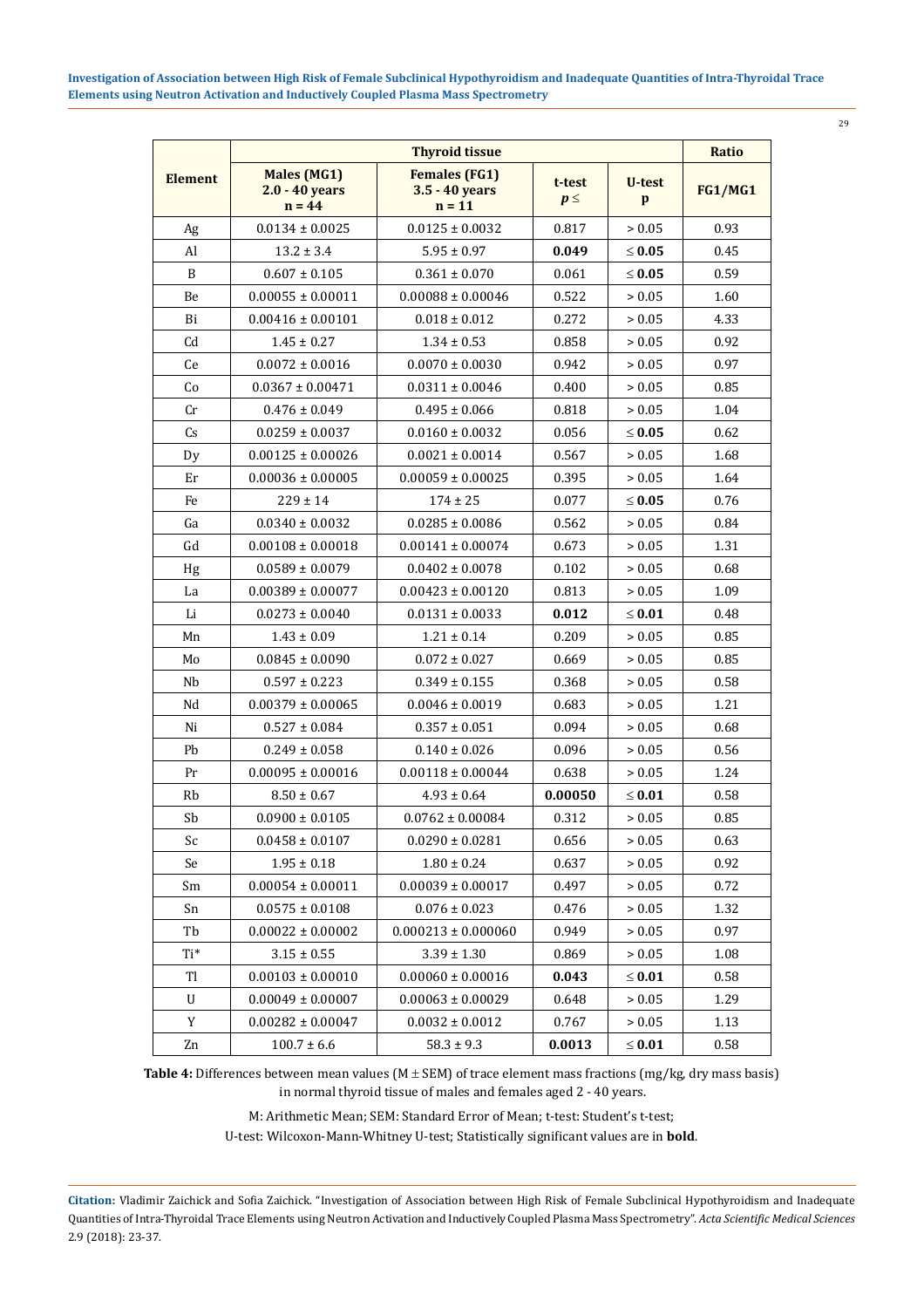| I<br>$\sim$ | ٦<br>۱.<br>$\sim$ |  |
|-------------|-------------------|--|

|                |                                                 | Ratio                                             |                    |             |                |
|----------------|-------------------------------------------------|---------------------------------------------------|--------------------|-------------|----------------|
| <b>Element</b> | <b>Males (MG2)</b><br>41 - 80 years<br>$n = 28$ | <b>Females (FG2)</b><br>41 - 87 years<br>$n = 22$ | t-test<br>$p \leq$ | U-test<br>p | <b>FG2/MG2</b> |
| Ag             | $0.0130 \pm 0.0018$                             | $0.0138 \pm 0.0027$                               | 0.806              | > 0.05      | 1.06           |
| Al             | $8.3 \pm 1.7$                                   | $9.8 \pm 2.7$                                     | 0.643              | > 0.05      | 1.18           |
| B              | $0.289 \pm 0.029$                               | $0.533 \pm 0.177$                                 | 0.263              | > 0.05      | 1.84           |
| Be             | $0.00036 \pm 0.00008$                           | $0.00037 \pm 0.00013$                             | 0.933              | > 0.05      | 1.03           |
| Bi             | $0.00338 \pm 0.00130$                           | $0.017 \pm 0.012$                                 | 0.324              | > 0.05      | 5.03           |
| C <sub>d</sub> | $3.65 \pm 0.64$                                 | $2.10 \pm 0.95$                                   | 0.213              | > 0.05      | 0.58           |
| Ce             | $0.00852 \pm 0.00194$                           | $0.0118 \pm 0.0034$                               | 0.444              | > 0.05      | 1.38           |
| Co             | $0.0310 \pm 0.0031$                             | $0.0635 \pm 0.0099$                               | 0.0063             | $\leq 0.01$ | 2.05           |
| Cr             | $0.471 \pm 0.063$                               | $0.566 \pm 0.076$                                 | 0.339              | > 0.05      | 1.20           |
| Cs             | $0.0271 \pm 0.0033$                             | $0.0225 \pm 0.0056$                               | 0.503              | > 0.05      | 0.83           |
| Dy             | $0.00081 \pm 0.00020$                           | $0.00095 \pm 0.00014$                             | 0.578              | > 0.05      | 1.17           |
| Er             | $0.00031 \pm 0.00008$                           | $0.00032 \pm 0.00005$                             | 0.978              | > 0.05      | 1.03           |
| Fe             | $209 \pm 17$                                    | $264 \pm 25$                                      | 0.079              | > 0.05      | 1.26           |
| Ga             | $0.0281 \pm 0.0021$                             | $0.0358 \pm 0.0069$                               | 0.354              | > 0.05      | 1.27           |
| Gd             | $0.00067 \pm 0.00011$                           | $0.00156 \pm 0.00055$                             | 0.182              | > 0.05      | 2.33           |
| Hg             | $0.0639 \pm 0.0074$                             | $0.0391 \pm 0.0084$                               | 0.035              | $\leq 0.01$ | 0.61           |
| La             | $0.00553 \pm 0.00146$                           | $0.00728 \pm 0.00176$                             | 0.460              | > 0.05      | 1.32           |
| Li             | $0.0145 \pm 0.0022$                             | $0.0178 \pm 0.0032$                               | 0.430              | > 0.05      | 1.23           |
| Mn             | $1.06 \pm 0.07$                                 | $1.54 \pm 0.45$                                   | 0.423              | > 0.05      | 1.45           |
| Mo             | $0.0874 \pm 0.0083$                             | $0.081 \pm 0.014$                                 | 0.712              | > 0.05      | 0.93           |
| Nb             | $0.565 \pm 0.145$                               | $1.11 \pm 0.40$                                   | 0.252              | > 0.05      | 1.96           |
| Nd             | $0.00401 \pm 0.00067$                           | $0.0046 \pm 0.0008$                               | 0.581              | > 0.05      | 1.15           |
| Ni             | $0.372 \pm 0.057$                               | $0.424 \pm 0.120$                                 | 0.707              | > 0.05      | 1.14           |
| Pb             | $0.229 \pm 0.052$                               | $0.284 \pm 0.047$                                 | 0.445              | > 0.05      | 1.24           |
| Pr             | $0.00113 \pm 0.00020$                           | $0.00132 \pm 0.00028$                             | 0.588              | > 0.05      | 1.17           |
| <b>Rb</b>      | $7.30 \pm 0.71$                                 | $7.26 \pm 0.57$                                   | 0.965              | > 0.05      | 0.99           |
| Sb             | $0.0886 \pm 0.0174$                             | $0.1296 \pm 0.0198$                               | 0.129              | > 0.05      | 1.46           |
| Sc             | $0.0255 \pm 0.0132$                             | $0.0045 \pm 0.0043$                               | 0.173              | > 0.05      | 0.18           |
| Se             | $2.72 \pm 0.31$                                 | $2.47 \pm 0.35$                                   | 0.589              | > 0.05      | 0.91           |
| Sm             | $0.00041 \pm 0.00006$                           | $0.00083 \pm 0.00017$                             | 0.066              | > 0.05      | 2.02           |
| Sn             | $0.0824 \pm 0.0133$                             | $0.168 \pm 0.048$                                 | 0.152              | > 0.05      | 2.04           |
| Tb             | $0.00017 \pm 0.00002$                           | $0.000183 \pm 0.000048$                           | 0.766              | > 0.05      | 1.08           |
| Ti*            | $3.91 \pm 1.02$                                 | $4.30 \pm 2.39$                                   | 0.884              | > 0.05      | 1.10           |
| Tl             | $0.00093 \pm 0.00012$                           | $0.00083 \pm 0.00010$                             | 0.531              | > 0.05      | 0.89           |
| U              | $0.00025 \pm 0.00003$                           | $0.00052 \pm 0.00020$                             | 0.280              | > 0.05      | 2.08           |
| Y              | $0.00191 \pm 0.00044$                           | $0.0027 \pm 0.0006$                               | 0.317              | > 0.05      | 1.41           |
| Zn             | $96.4 \pm 7.6$                                  | $103.7 \pm 8.5$                                   | 0.527              | > 0.05      | 1.08           |

**Table 5:** Differences between mean values (M ± SEM) of trace element mass fractions (mg/kg, dry mass basis) in normal thyroid tissue of males and females aged 41 - 87 years.

M: Arithmetic Mean; SEM: Standard Error of Mean; t-test: Student's t-test,

U-test: Wilcoxon-Mann-Whitney U-test; Statistically significant values are in **bold**.

**Citation:** Vladimir Zaichick and Sofia Zaichick. "Investigation of Association between High Risk of Female Subclinical Hypothyroidism and Inadequate Quantities of Intra-Thyroidal Trace Elements using Neutron Activation and Inductively Coupled Plasma Mass Spectrometry". *Acta Scientific Medical Sciences* 2.9 (2018): 23-37.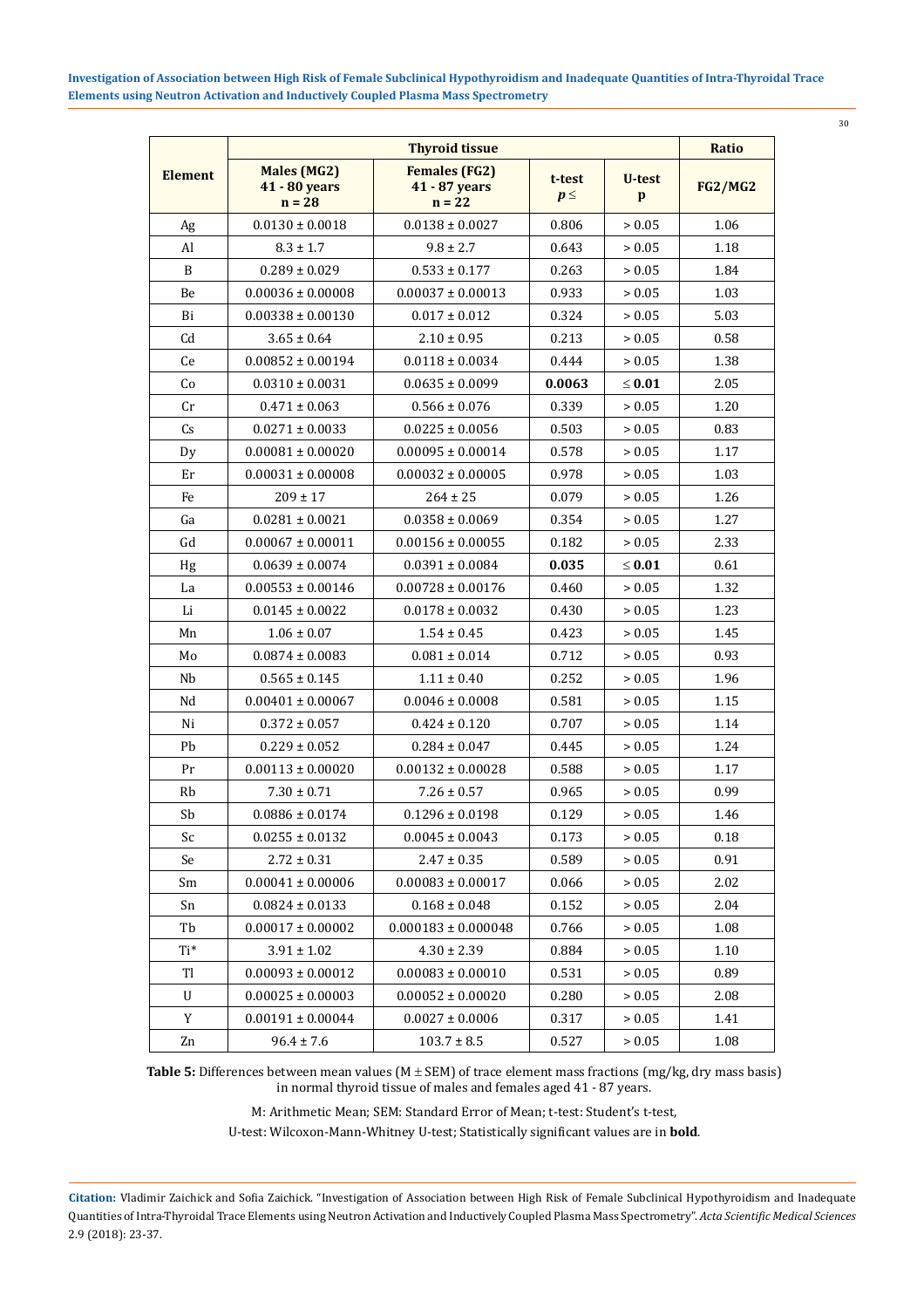#### **Comparison with published data**

The obtained means for Al, B, Cd, Cr, Cs, Dy, Er, Fe, Hg, Mn, Ni, Pb, Pr, Rb, Sb, Sc, Se, Tb, Ti, and Zn mass fraction in thyroids of females and males, as shown in table 2, agree well with the medians of mean values reported by other researches for the human thyroid, including samples received from persons who died from different non-thyroid diseases [26-45]. The obtained means for Ag, Co, Mo, Sn, and Y are lower medians but inside the range of previously reported means, while means for Be, Bi, Ce, Ga, Gd, La, Li, Nb, Nd, Sm, Tl, and U are outside. Moreover, means of Bi, Ce, La, Nb, Nd, and U content obtained in the study are almost one order of magnitude lower the minimal value of published results. A number of values for chemical element mass fractions were not expressed on a dry mass basis by the authors of the cited references. Hence, we calculated these values using published data for water 75% [34] and ash 4.16% on dry mass basis [72] contents in thyroid of adults.

The range of means of Ag, Al, B, Be, Bi, Cd, Ce, Co, Cr, Cs, Dy, Er, Fe, Ga, Gd, Hg, La, Li, Mn, Mo, Nb, Nd, Ni, Pb, Pr, Rb, Sb, Sc, Se, Sm, Sn, Tb, Ti, Tl, U, Y, and Zn level reported in the literature for normal human thyroid vary widely (Table 2). This can be explained by a dependence of TE content on many factors, including the region of the thyroid, from which the sample was taken, age, gender, ethnicity, and mass of the gland. Not all these factors were strictly controlled in cited studies. Another and, in our opinion, leading cause of inter-observer variability can be attributed to the accuracy of the analytical techniques, sample preparation methods, and insufficient quality control of results in these studies.

#### **Gender-related differences**

Pronounced differences in Co, Cs, Hg, Li, Rb, and Sc mass fraction were observed between female and male thyroid (Table 3). The mean of Co mass fraction in female thyroids was 1.4 time higher while the means of Cs, Hg, Li, Rb, and Sc mass fractions were respectively 30%, 34%, 32%, 22%, and 78% lower than in male thyroids. During the first 40 years of life (Age group 1) the situation with TE contents in female thyroids was some different than that for older females ((Age group 2). In Age group 1 differences between Al, B, Cs, Fe, Li, Rb, Tl, and Zn contents in female and male thyroids were detected (Table 4). In Age group 1 of females with mean age 30.9 years the Al, B, Cs, Fe, Li, Rb, Tl, and Zn contents in thyroid were respectively 55%, 41%, 38%, 24%, 52%, 42%, 42% and 42% lower than in thyroid of males from the same age group. For ages over 40 years (Age group 2) a statistically significant difference between the Co and Hg content in female and male thyroids was observed. The mean of Co content in female thyroids was 2.05 times higher, whereas the mean of Hg 39% lower than that in male thyroids. In Age group 2 differences between the Al, B, Cs, Fe, Li, Rb, Tl, and Zn contents in thyroids of females and males, previously found in the Age group 1, was no longer evident.

Because the prevalence of SCH is 10-15 times greater in women than in men  $[4,10]$ , we can accept that the levels of TE mass fractions in male thyroids as more suitable (perhaps optimal) for normal function of the gland. If so, we have to conclude that for ages before 40 years there is a significant deficiency of Al, B, Cs, Fe, Li, Rb, Tl, and Zn contents in female thyroid parenchyma. In age over 40 deficiencies of Al, B, Cs, Fe, Li, Rb, Tl, and Zn contents in female thyroid disappear and an excess of Co as well as deficiency Hg is now seen.

# **Role of intra-thyroidal chemical elements in the gland function**

#### **Aluminum**

Trace element Al is not described as essential, because no biochemical function has been directly connected to it. At this stage of our knowledge, no doubt that the Al overload negatively impacts human health, including the thyroid function [73]. Why Al content in normal thyroid of females aged before 40 lower than that in male thyroid and how this deficiency acts on the female thyroid are still to be cleared.

## **Boron**

Trace element B is known to influence the activity of many enzymes [74]. Numerous studies have demonstrated beneficial effects of B on human health, including anti-inflammatory stimulus - reduces levels of inflammatory biomarkers, such as highsensitivity C-reactive protein (hs-CRP) and tumor necrosis factor  $\alpha$  (TNF- $\alpha$ ); as well as raises levels of antioxidant enzymes, such as superoxide dismutase (SOD), catalase, and glutathione peroxidase [75]. Moreover, B helps the conversion of the storage form of thyroid hormone,  $T_{4}$ , to  $T_{3}$ , the active form.

#### **Cobalt**

Co is widely used in a bijouterie production. It may be one of the reasons of the higher level of this TE content in female thyroids than in that in male thyroids. Health effects of high Co occupational, environmental, dietary and medical exposure are characterized by a complex clinical syndrome, mainly including neurological, cardiovascular and endocrine deficits, including hypothyroidism

**Citation:** Vladimir Zaichick and Sofia Zaichick. "Investigation of Association between High Risk of Female Subclinical Hypothyroidism and Inadequate Quantities of Intra-Thyroidal Trace Elements using Neutron Activation and Inductively Coupled Plasma Mass Spectrometry". *Acta Scientific Medical Sciences* 2.9 (2018): 23-37.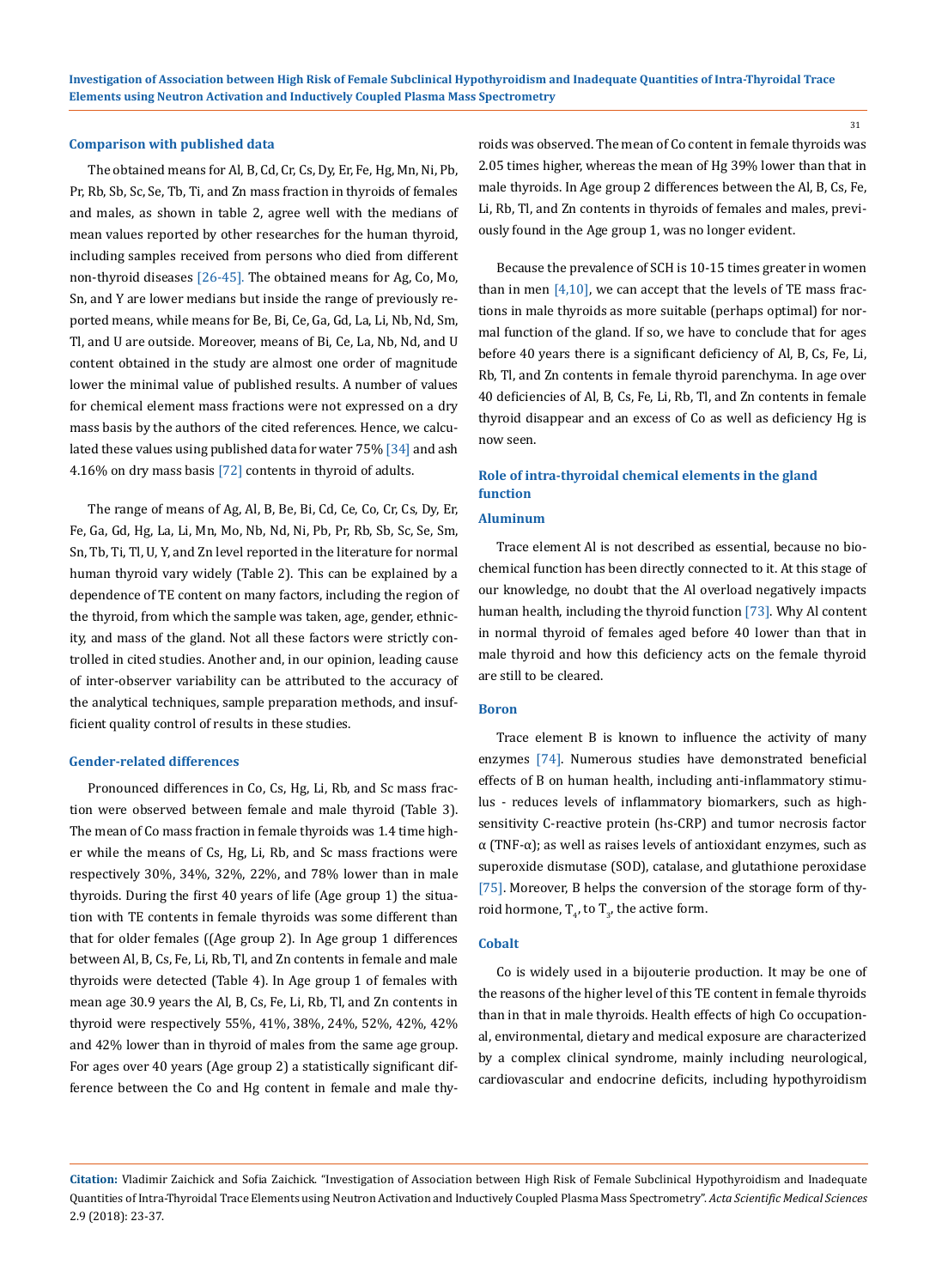[76,77]. Moreover, Co is genotoxic and carcinogenic, mainly caused by oxidative DNA damage by reactive oxygen species, perhaps combined with inhibition of DNA repair [78]. Therefore, an excessive Co level in the thyroid of elderly females might inhibit thyroid hormonal synthesis.

## **Cesium**

In humans blood Cs concentrations were inversely associated with thyroid hormones  $T_3$  and  $T_3$  [79]. It means that impaired thyroid function is a common effect of Cs exposure, for example, through drinking water. Why Cs content in normal thyroid of females aged before 40 lower than that in male thyroid and how this deficiency acts on the female thyroid are still to be cleared.

#### **Iron**

The low Fe level in the thyroid of young women compared with men can be attributed to physiological characteristics of the female body related to reproduction and pre-menopausal physiology [54,55]. The Fe deficiency in young females needs in correction [80].

## **Mercury**

Hg is one of the most dangerous environmental pollutants [81]. The International Agency for Research on Cancer classified Hg as certain or probable carcinogen [82]. This metal involved in many processes that lead to genotoxicity, including generation of free radicals and oxidative stress, action on microtubules, influence on DNA repair mechanisms and direct interaction with DNA molecules [83]. Hg may decrease fertility in women and men and also harm a developing fetus [81]. However, long-term effects of chronic exposure to relatively low levels of Hg compounds are still not fully understood.

## **Lithium**

The results of lifelong lithium-poor nutrition of animals show that lithium is essential to the fauna, and thus, to humans as well. It was shown that lithium-poor nutrition has a negative influence on feed intake, organism growth, skin properties, reproduction performance, milk production, mortality, and on some enzyme activity, mainly the enzymes of the citrate cycle, glycolysis, and of nitrogen metabolism [84].

## **Rubidium**

As for Rb, there is very little information about its effects in organisms. No negative environmental effects have been reported. Rb is only slightly toxic on an acute toxicological basis and would pose an acute health hazard only when ingested in large quantities [85]. Rb has some function in immune responce [86], probably by supporting cell differentiation [87]. Both potassium (K) and Rb are in the first group of the periodic table. Rb, like K, seems to be concentrated in the intracellular space and transfered through membrane by the Na+K+-ATPase pump. Thus, the low Rb level in the thyroid of women compared with men might reflect the reduced ratio "Volume of thyroid cells / Volume of follicular colloid" in the female thyroid. Thyroid function depends in part on the total volume of active thyroid cells. From this it might be concluded that the reduced level of active cells in the thyroids of women compared to men increases risk of hypothyroidism.

## **Thallium**

Tl considered as the most toxic among TE [88]. Tl is a suspected human carcinogen [89].

## **Zinc**

Zn is a most essential TE for humans. Today more than 300 proteins and over 100 DNA-binding proteins that require Zn have been classified. Zn is required for the synthesis of thyroid hormones, and deficiency of this TE can result in hypothyroidism [90,91]. Thus, a Zn deficiency in female thyroid parenchyma observed in the present study may be one of the reasons for the higher incidence of SCH in females in comparison with males.

## **Study limitations**

This study has two limitations. Firstly, analytical techniques employed in this study measure only 37 TE (Ag, Al, B, Be, Bi, Cd, Ce, Co, Cr, Cs, Dy, Er, Fe, Ga, Gd, Hg, La, Li, Mn, Mo, Nb, Nd, Ni, Pb, Pr, Rb, Sb, Sc, Se, Sm, Sn, Tb, Ti, Tl, U, Y, and Zn) mass fractions. Future studies should be directed toward using other analytical methods which will extend the list of TE investigated in thyroid tissue. Secondly, generalization of our results may be limited to Russian population. Despite these limitations, this study provides evidence on a significant deficiency of Al, B, Cs, Fe, Li, Rb, Tl, and Zn contents in thyroid parenchyma of females aged before 40 years and on an excess of Co accompanied a deficiency of Hg for ages over 40. Present study shows also the necessity the need to continue research on the role of inadequate contents of intra-thyroidal TE in the etiology of female SCH.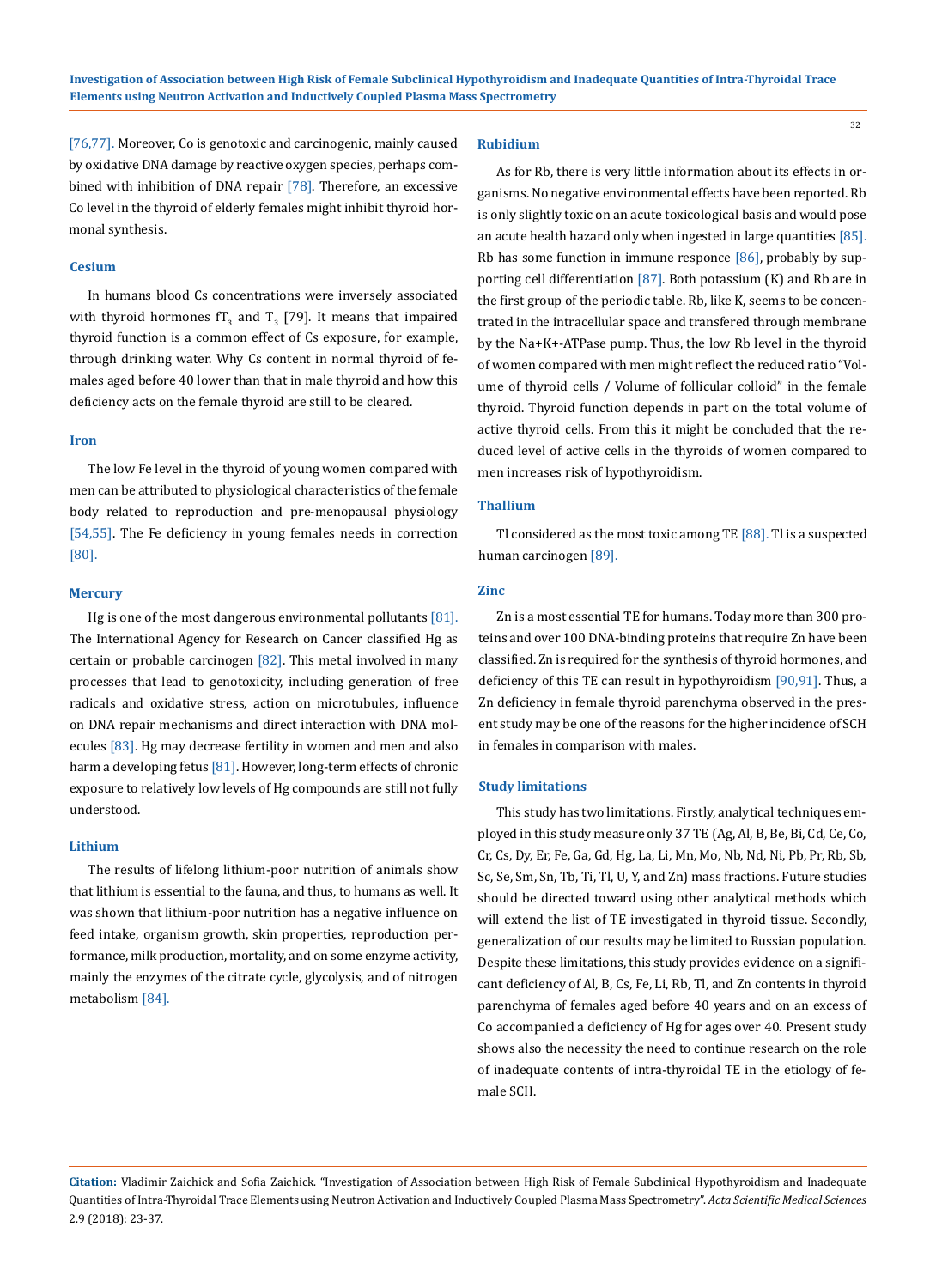## **Conclusion**

Our data indicate that there is a statistically significant genderrelated difference between TE levels in thyroid tissue of females and males that depends on age. Subclinical hypothyroidism is a multietiological and multifactorial complex condition. The complete understanding of the role of inadequate levels of some TE in thyroid parenchyma in the etiology of SCH requires a global vision of their different mechanisms of action, which is not yet possible with the present state of knowledge. However, from the results of our study it follows that an involvement of inadequate contents of intra-thyroidal Al, B, Co, Cs, Fe, Hg, Li, Rb, Tl, and Zn and particularly an excess of Co and a deficiency of Fe and Zn, in the etiology of female SCH may be assumed.

## **Acknowledgements**

Authors are grateful to Dr. Yu. Choporov, Head of the Forensic Medicine Department of City Hospital, Obninsk, for supplying thyroid samples.

## **Conflict of Interest**

The authors have not declared any conflict of interests.

# **Bibliography**

- 1. Krassas GE., *et al*[. "Thyroid function and human reproductive](https://www.ncbi.nlm.nih.gov/pubmed/20573783) health". *[Endocrine Reviews](https://www.ncbi.nlm.nih.gov/pubmed/20573783)* 31.5 (2010): 702-755.
- 2. Verma I., *et al*[. "Prevalence of hypothyroidism in infertile](https://www.ncbi.nlm.nih.gov/pmc/articles/PMC3657979/) [women and evaluation of response of treatment for hypo](https://www.ncbi.nlm.nih.gov/pmc/articles/PMC3657979/)thyroidism on infertility". *[International Journal of Applied](https://www.ncbi.nlm.nih.gov/pmc/articles/PMC3657979/) [and Basic Medical Research](https://www.ncbi.nlm.nih.gov/pmc/articles/PMC3657979/)* 2.1 (2012): 17-19.
- 3. Bjoro T., *et al*[. "Prevalence of thyroid disease, thyroid dysfunc](https://www.ncbi.nlm.nih.gov/pubmed/11078988)[tion and thyroid peroxidase antibodies in a large, unselected](https://www.ncbi.nlm.nih.gov/pubmed/11078988) [population. The Health Study of Nord-Trondelag \(HUNT\)".](https://www.ncbi.nlm.nih.gov/pubmed/11078988) *[European Journal of Endocrinology](https://www.ncbi.nlm.nih.gov/pubmed/11078988)* 143 (2000): 639-647.
- 4. [Vanderpump MP and Tunbridge WM. "Epidemiology and](https://www.ncbi.nlm.nih.gov/pubmed/12487765) [prevention of clinical and subclinical hypothyroidism".](https://www.ncbi.nlm.nih.gov/pubmed/12487765) *Thyroid* [12.10 \(2002\): 839-847.](https://www.ncbi.nlm.nih.gov/pubmed/12487765)
- 5. [Biondi B and Cooper DS. "The clinical significance of sub](https://www.ncbi.nlm.nih.gov/pubmed/17991805)[clinical thyroid dysfunction".](https://www.ncbi.nlm.nih.gov/pubmed/17991805) *Endocrine Reviews* 29 (2008): [76-131.](https://www.ncbi.nlm.nih.gov/pubmed/17991805)
- 6. Rodondi N., *et al*[. "Subclinical hypothyroidism and the risk of](https://www.ncbi.nlm.nih.gov/pubmed/20858880)

[coronary heart disease and mortality".](https://www.ncbi.nlm.nih.gov/pubmed/20858880) *Journal of the American Medical Association* [304.12 \(2010\): 1365-1374.](https://www.ncbi.nlm.nih.gov/pubmed/20858880)

- 7. Brix K., *et al*[. "Molecules important for thyroid hormone syn](https://www.ncbi.nlm.nih.gov/pubmed/21835056)[thesis and action - known facts and future perspectives".](https://www.ncbi.nlm.nih.gov/pubmed/21835056) *Thy[roid Research](https://www.ncbi.nlm.nih.gov/pubmed/21835056)* 4.1 (2011): S9.
- 8. Asvold BO., *et al*[. "Changes in the prevalence of hypothyroid](https://www.ncbi.nlm.nih.gov/pubmed/23975540)[ism: the HUNT Study in Norway".](https://www.ncbi.nlm.nih.gov/pubmed/23975540) *European Journal of Endocrinology* [169.5 \(2013\): 613-620.](https://www.ncbi.nlm.nih.gov/pubmed/23975540)
- 9. Baumgartner C., *et al*[. "Thyroid function within the normal](https://www.ncbi.nlm.nih.gov/pubmed/29061566)  [range, subclinical hypothyroidism, and the risk of atrial fi](https://www.ncbi.nlm.nih.gov/pubmed/29061566)brillation". *Circulation* [136.22 \(2017\): 2100-2116.](https://www.ncbi.nlm.nih.gov/pubmed/29061566)
- 10. Khan MA., *et al*[. "Subclinical hypothyroidism: frequency, clin](https://www.ncbi.nlm.nih.gov/pmc/articles/PMC5648945/)[ical presentations and treatment indications".](https://www.ncbi.nlm.nih.gov/pmc/articles/PMC5648945/) *Pakistan Jour[nal of Medical Sciences](https://www.ncbi.nlm.nih.gov/pmc/articles/PMC5648945/)* 33.4 (2017): 818-822.
- 11. [Battikhi MN. "Correlation between AMH and TSH in infertile](https://www.ecronicon.com/ecgy/pdf/ECGY-07-00182.pdf)  women". *[EC Gynaecology](https://www.ecronicon.com/ecgy/pdf/ECGY-07-00182.pdf)* 7.1 (2018): 12-15.
- 12. [Zaichick V and Choporov Yu. "Determination of the natural](https://link.springer.com/article/10.1007/BF02036535)  [level of human intra-thyroid iodine by instrumental neutron](https://link.springer.com/article/10.1007/BF02036535)  activation analysis". *[Journal of Radioanalytical and Nuclear](https://link.springer.com/article/10.1007/BF02036535)  Chemistry* [207.1 \(1996\): 153-161.](https://link.springer.com/article/10.1007/BF02036535)
- 13. [Zaichick V and Zaichick S. "Normal human intrathyroidal io](https://www.ncbi.nlm.nih.gov/pubmed/9373990)dine". *[Science of the Total Environment](https://www.ncbi.nlm.nih.gov/pubmed/9373990)* 206.1 (1997): 39-56.
- 14. [Zaichick V. "Iodine excess and thyroid cancer".](https://www.sciencedirect.com/science/article/pii/S0048969797002155) *Journal of [Trace Elements in Experimental Medicine](https://www.sciencedirect.com/science/article/pii/S0048969797002155)* 11.4 (1998): 508- [509.](https://www.sciencedirect.com/science/article/pii/S0048969797002155)
- 15. [Zaichick V. "In vivo and in vitro application of energy-disper](https://www.scirp.org/(S(351jmbntvnsjt1aadkposzje))/reference/ReferencesPapers.aspx?ReferenceID=1490208)[sive XRF in clinical investigations: experience and the future".](https://www.scirp.org/(S(351jmbntvnsjt1aadkposzje))/reference/ReferencesPapers.aspx?ReferenceID=1490208)  *[Journal of Trace Elements in Experimental Medicine](https://www.scirp.org/(S(351jmbntvnsjt1aadkposzje))/reference/ReferencesPapers.aspx?ReferenceID=1490208)* 11.4 [\(1998\): 509-510.](https://www.scirp.org/(S(351jmbntvnsjt1aadkposzje))/reference/ReferencesPapers.aspx?ReferenceID=1490208)
- 16. Zaichick V and Iljina T. "Dietary iodine supplementation effect on the rat thyroid 131I blastomogenic action". In: Anke M, *et al*., editors. *Die Bedentung der Mengen- und Spurenelemente. 18. Arbeitstangung*. Jena: Friedrich-Schiller-Universität (1998): 294-306.
- 17. [Zaichick V and Zaichick S. "Energy-dispersive X-ray fluore](https://eurekamag.com/research/010/588/010588090.php)[scence of iodine in thyroid puncture biopsy specimens".](https://eurekamag.com/research/010/588/010588090.php) *Jour[nal of Trace and Microprobe Techniques](https://eurekamag.com/research/010/588/010588090.php)* 17.2 (1999): 219- [232.](https://eurekamag.com/research/010/588/010588090.php)

**Citation:** Vladimir Zaichick and Sofia Zaichick. "Investigation of Association between High Risk of Female Subclinical Hypothyroidism and Inadequate Quantities of Intra-Thyroidal Trace Elements using Neutron Activation and Inductively Coupled Plasma Mass Spectrometry". *Acta Scientific Medical Sciences* 2.9 (2018): 23-37.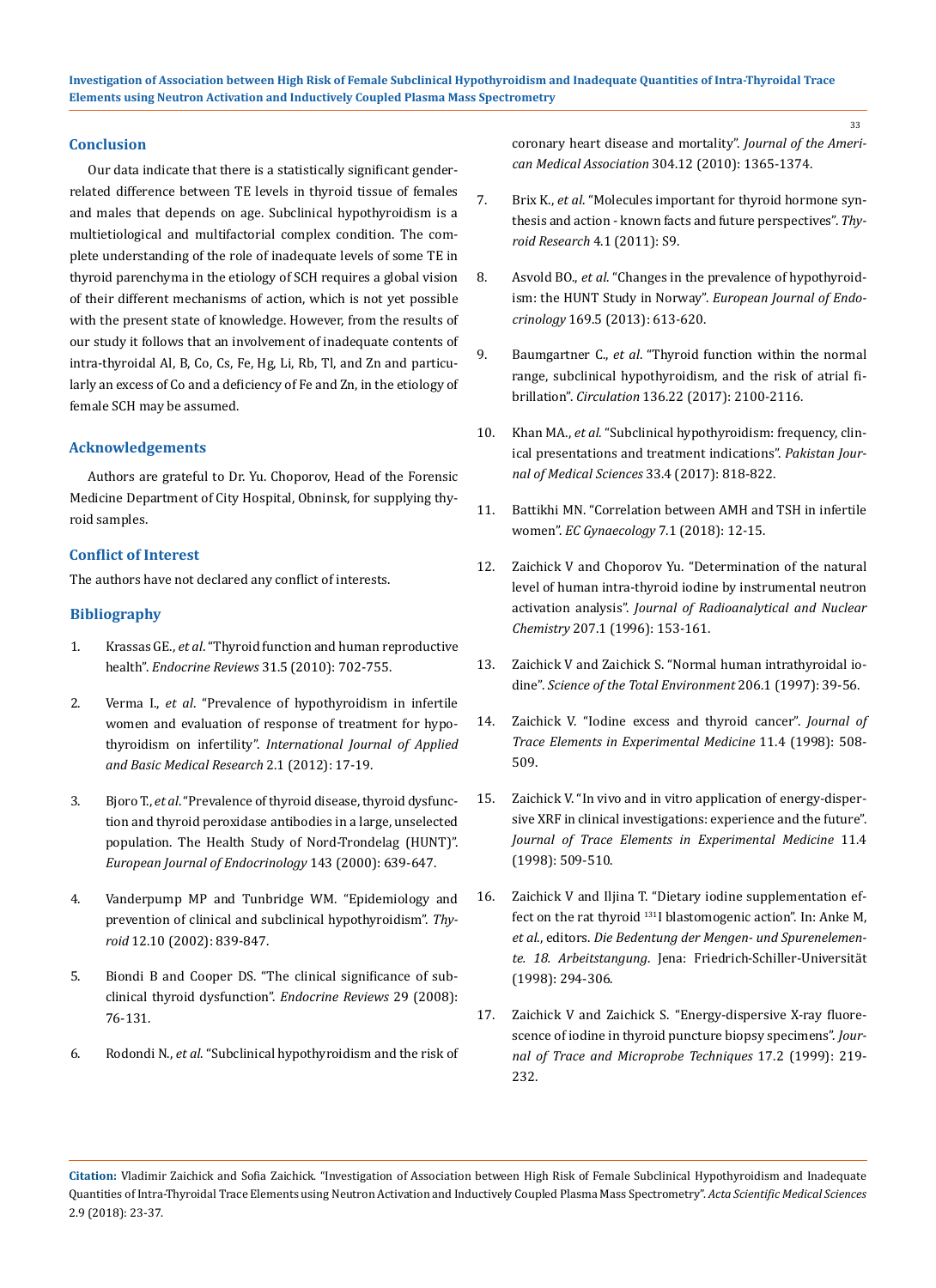- 18. Zaichick V. "Human intrathyroidal iodine in health and nonthyroidal disease". In: New aspects of trace element research. Abdulla M, *et al*., editors. London and Tokyo: Smith-Gordon and Nishimura; (1999): 114-119.
- 19. [Zaichick V. "Relevance of, and potentiality for in vivo intra](https://www.researchgate.net/publication/12452632_Relevance_of_and_Potentiality_for_in_Vivo_Intrathyroidal_Iodine_Determination)[thyroidal iodine determination. In Vivo Body Composition](https://www.researchgate.net/publication/12452632_Relevance_of_and_Potentiality_for_in_Vivo_Intrathyroidal_Iodine_Determination) Studies". *[Annals of the New York Academy of Sciences](https://www.researchgate.net/publication/12452632_Relevance_of_and_Potentiality_for_in_Vivo_Intrathyroidal_Iodine_Determination)* 904 [\(2000\): 630-632.](https://www.researchgate.net/publication/12452632_Relevance_of_and_Potentiality_for_in_Vivo_Intrathyroidal_Iodine_Determination)
- 20. Usha Menon V., *et al*[. "High prevalence of undetected thyroid](https://www.ncbi.nlm.nih.gov/pubmed/19585813) [disorders in an iodine sufficient adult south Indian popula](https://www.ncbi.nlm.nih.gov/pubmed/19585813)tion". *[Journal of the Indian Medical Association](https://www.ncbi.nlm.nih.gov/pubmed/19585813)* 107.2 (2009): [72-77.](https://www.ncbi.nlm.nih.gov/pubmed/19585813)
- 21. [Zimmermann MB and Boelaert K. "Iodine deficiency and thy](https://www.ncbi.nlm.nih.gov/pubmed/25591468)[roid disorders". The Lancet Diabetes and](https://www.ncbi.nlm.nih.gov/pubmed/25591468) *Endocrinology* 3.4 [\(2015\): 286-295.](https://www.ncbi.nlm.nih.gov/pubmed/25591468)
- 22. Guo Y., *et al*[. "Iodine nutrition status and thyroid disorders: a](https://www.ncbi.nlm.nih.gov/pubmed/27188916) [cross-sectional study from the Xinjiang Autonomous Region](https://www.ncbi.nlm.nih.gov/pubmed/27188916) of China". *[European Journal of Clinical Nutrition](https://www.ncbi.nlm.nih.gov/pubmed/27188916)* 70.11 (2016): [1332-1336.](https://www.ncbi.nlm.nih.gov/pubmed/27188916)
- 23. Shan Z., *et al*[. "Iodine status and prevalence of thyroid dis](https://www.ncbi.nlm.nih.gov/pubmed/27370068)[orders after introduction of mandatory universal salt iodiza](https://www.ncbi.nlm.nih.gov/pubmed/27370068)[tion for 16 years in China: A cross-sectional study in 10 cit](https://www.ncbi.nlm.nih.gov/pubmed/27370068)ies". *Thyroid* [26.8 \(2016\): 1125-1130.](https://www.ncbi.nlm.nih.gov/pubmed/27370068)
- 24. Zaichick V., *et al*[. "Trace elements and thyroid cancer".](https://www.ncbi.nlm.nih.gov/pubmed/7741233) *Analyst* [120 \(1995\): 817-821.](https://www.ncbi.nlm.nih.gov/pubmed/7741233)
- 25. [Zaichick V. "Medical elementology as a new scientific disci](https://link.springer.com/article/10.1007/s10967-006-0383-3)pline". *[Journal of Radioanalytical and Nuclear Chemistry](https://link.springer.com/article/10.1007/s10967-006-0383-3)* 269 [\(2006\): 303-309.](https://link.springer.com/article/10.1007/s10967-006-0383-3)
- 26. Zhu H., *et al*[. "Element contents in organs and tissues of Chi](https://www.ncbi.nlm.nih.gov/pubmed/19959952)nese adult men". *Health Physics* [98.1 \(2010\): 61-73.](https://www.ncbi.nlm.nih.gov/pubmed/19959952)
- 27. Vlasova ZA. "Dynamics of trace element contents in thyroid gland in connection with age and atherosclerosis". *Proceedings of the Leningrad Institute of Doctor Advanced Training* 80 (1969): 135-144.
- 28. Kortev AI., *et al*. "Bio-elements in human pathology". Sverdlovsk (Russia): Middle-Ural publishing-house; (1972).
- 29. Kamenev VF. "Trace element contents in the thyroid gland of adult person". In: Trace elements in agriculture and medicine. Ulan-Ude (Russia) (1963): 12-16.
- 30. [Tipton IH and Cook MJ. "Trace elements in human tissue.](https://journals.lww.com/health-physics/Abstract/1963/02000/Trace_Elements_in_Human_Tissue_Part_II__Adult.2.aspx) [Part II. Adult subjects from the United States".](https://journals.lww.com/health-physics/Abstract/1963/02000/Trace_Elements_in_Human_Tissue_Part_II__Adult.2.aspx) *Health Physics* [9.2 \(1963\): 103-145.](https://journals.lww.com/health-physics/Abstract/1963/02000/Trace_Elements_in_Human_Tissue_Part_II__Adult.2.aspx)
- 31. Zakutinskiy DI., *et al*. "Handbook on the toxicology of radioisotopes". Moscow: Meditcinskaya Literatura (1962).
- 32. Remiz AM. "Endemic goiter and trace elements in Kabardino-Balkaria АSSR". In: All-Union conference on endocrinology. Moscow: Medgiz (1962): 330-331.
- 33. Uetani M., *et al*[. "Tissue cadmium \(Cd\) concentrations of](https://www.ncbi.nlm.nih.gov/pubmed/16937258) [people living in a Cd polluted area, Japan".](https://www.ncbi.nlm.nih.gov/pubmed/16937258) *Biometals* 19.5 [\(2006\): 521-525.](https://www.ncbi.nlm.nih.gov/pubmed/16937258)
- 34. Katoh Y., *et al*[. "Determination of multielement concentra](https://link.springer.com/article/10.1385/BTER:90:1-3:57)[tions in normal human organs from the Japanese".](https://link.springer.com/article/10.1385/BTER:90:1-3:57) *Biological [Trace Element Research](https://link.springer.com/article/10.1385/BTER:90:1-3:57)* 90.1-3 (2002): 57-70.
- 35. Salimi J., *et al*[. "Investigation of heavy trace elements in neo](https://inis.iaea.org/search/search.aspx?orig_q=RN:35074722)[plastic and non-neoplastic human thyroid tissue: A study by](https://inis.iaea.org/search/search.aspx?orig_q=RN:35074722) [proton – induced X-ray emissions".](https://inis.iaea.org/search/search.aspx?orig_q=RN:35074722) *Iran Journal of Radiation Research* [1.4 \(2004\): 211-216.](https://inis.iaea.org/search/search.aspx?orig_q=RN:35074722)
- 36. Reddy SB., *et al*. "Trace elemental analysis of adenoma and carcinoma thyroid by PIXE method". Nuclear Instruments and Methods in Physics Research Section B: Beam Interactions with Materials and Atoms 196.3-4 (2002): 333-339.
- 37. [Yamagata N. "The concentration of common cesium and ru](https://academic.oup.com/jrr/article/3/1/9/951414)bidium in human body". *[Journal of Radiation Research](https://academic.oup.com/jrr/article/3/1/9/951414)* 3.1 [\(1962\): 9-30.](https://academic.oup.com/jrr/article/3/1/9/951414)
- 38. [Ataulchanov IA. "Age-related changes of manganese, cobalt,](https://www.ncbi.nlm.nih.gov/pubmed/5807109) [coper, zinc, and iron contents in the endocrine glands of fe](https://www.ncbi.nlm.nih.gov/pubmed/5807109)males". *[Problemy Endocrinologii](https://www.ncbi.nlm.nih.gov/pubmed/5807109)* 15.2 (1969): 98-102.
- 39. Belozerov ES. "Content of Ga trace element in some human tissues and organs, including thyroid gland". Zdravoohranenie Turkmenii 4 (1965): 15-16.
- 40. Boulyga SF., *et al*[. "Determination of microelements in thy](https://link.springer.com/article/10.1007/BF02034238)[roids of the inhabitants of Belarus by neutron activation](https://link.springer.com/article/10.1007/BF02034238) [analysis using the k0-method".](https://link.springer.com/article/10.1007/BF02034238) *Journal of Radioanalytical [and Nuclear Chemistry](https://link.springer.com/article/10.1007/BF02034238)* 222.1-2 (1997): 11-14.
- 41. Reytblat MA and Kropacheyv AM. "Some trace elements in the normal thyroid of Perm Prikam'e inhabitants". *Proceedings of Perm Medical Institute* 78 (1967): 157-164.

**Citation:** Vladimir Zaichick and Sofia Zaichick. "Investigation of Association between High Risk of Female Subclinical Hypothyroidism and Inadequate Quantities of Intra-Thyroidal Trace Elements using Neutron Activation and Inductively Coupled Plasma Mass Spectrometry". *Acta Scientific Medical Sciences* 2.9 (2018): 23-37.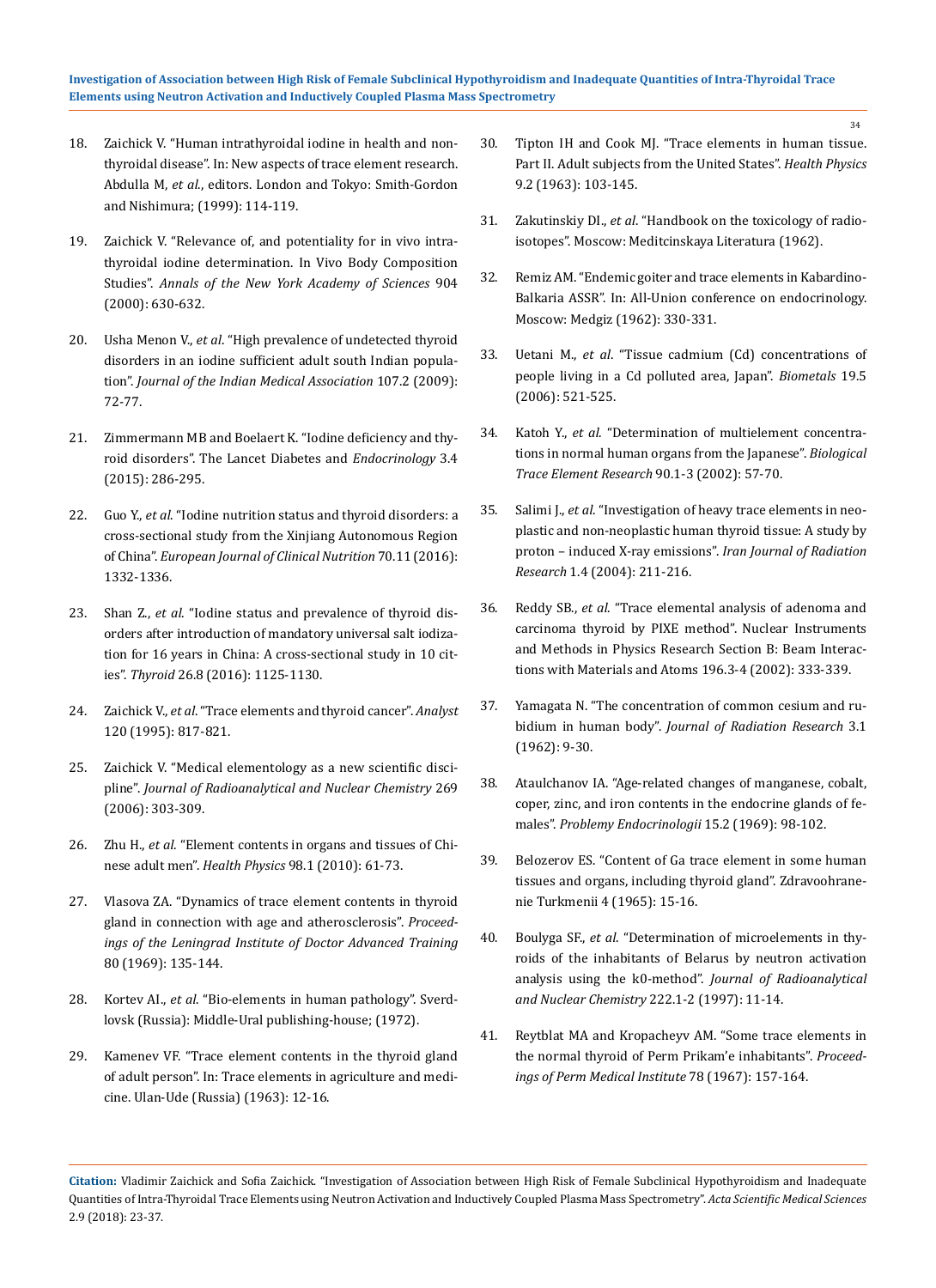- 42. Boulyga SF., *et al*[. "Application of ICP-MS for multielement](https://link.springer.com/article/10.1007/s006040050069) [analysis in small sample amounts of pathological thyroid tis](https://link.springer.com/article/10.1007/s006040050069)sue". *Microchimica Acta* [134.3-4 \(2000\): 215-222.](https://link.springer.com/article/10.1007/s006040050069)
- 43. Fuzailov YuM. "Reaction of human and animal thyroids in the conditions of antimony sub-region of the Fergana valley". In: IX All-union conference on trace elements in biology Kishinev; (1981): 58-62.
- 44. Kvicala J., *et al*[. "Determination of some trace elements in the](https://link.springer.com/article/10.1007/BF02062052) thyroid gland by INAA". *[Journal of Radioanalytical and Nucle](https://link.springer.com/article/10.1007/BF02062052)ar Chemistry* [149.2 \(1991\): 267-274.](https://link.springer.com/article/10.1007/BF02062052)
- 45. [Forssen A. "Inorganic elements in the human body".](https://www.ncbi.nlm.nih.gov/pubmed/5081903) *Annales [Medicinae Experimentalis et Biologiae Fenniae](https://www.ncbi.nlm.nih.gov/pubmed/5081903)* 50 (1972): 99- [162.](https://www.ncbi.nlm.nih.gov/pubmed/5081903)
- 46. [Zaichick V. "Sampling, sample storage and preparation of](https://inis.iaea.org/search/search.aspx?orig_q=RN:29019688) [biomaterials for INAA in clinical medicine, occupational and](https://inis.iaea.org/search/search.aspx?orig_q=RN:29019688) [environmental health". In: Harmonization of Health-Related](https://inis.iaea.org/search/search.aspx?orig_q=RN:29019688) [Environmental Measurements Using Nuclear and Isotopic](https://inis.iaea.org/search/search.aspx?orig_q=RN:29019688) [Techniques. Vienna: IAEA; \(1997\): 123-133.](https://inis.iaea.org/search/search.aspx?orig_q=RN:29019688)
- 47. Zaichick V. "Losses of chemical elements in biological samples under the dry aching process". *Trace Elements in Medicine* 5.3 (2004): 17-22.
- 48. [Zaichick V and Zaichick S. "INAA applied to halogen \(Br and](https://link.springer.com/article/10.1023/A:1006734114204) [I\) stability in long-term storage of lyophilized biological ma](https://link.springer.com/article/10.1023/A:1006734114204)terials". *[Journal of Radioanalytical and Nuclear Chemistry](https://link.springer.com/article/10.1023/A:1006734114204)* [244.2 \(2000\): 279-281.](https://link.springer.com/article/10.1023/A:1006734114204)
- 49. [Zaichick V and Zaichick S. "Instrumental effect on the con](https://inis.iaea.org/search/search.aspx?orig_q=RN:28056394)[tamination of biomedical samples in the course of sampling".](https://inis.iaea.org/search/search.aspx?orig_q=RN:28056394) *[Journal of Analytical Chemistry](https://inis.iaea.org/search/search.aspx?orig_q=RN:28056394)* 51.12 (1996): 1200-1205.
- 50. Zaichick V and Tsislyak YuV. "A simple device for bio-sample lyophilic drying". *Laboratornoe Delo* 2 (1978): 109-110.
- 51. Zaichick V and Tsislyak YuV. "A modified adsorptive and cryogenic lyophilizer for biosample concentrations". *Laboratornoe Delo* 2 (1981): 100-101.
- 52. [Zaichick V and Zaichick S. "A search for losses of chemical](https://akademiai.com/doi/abs/10.1007/BF02039345) [elements during freeze-drying of biological materials".](https://akademiai.com/doi/abs/10.1007/BF02039345) *Jour[nal of Radioanalytical and Nuclear Chemistry](https://akademiai.com/doi/abs/10.1007/BF02039345)* 218.2 (1997): [249-253.](https://akademiai.com/doi/abs/10.1007/BF02039345)
- 53. [Zaichick V. "Applications of synthetic reference materials in](https://link.springer.com/article/10.1007/BF00322330)

[the medical Radiological Research Centre".](https://link.springer.com/article/10.1007/BF00322330) *Fresenius' Journal [of Analytical Chemistry](https://link.springer.com/article/10.1007/BF00322330)* 352 (1995): 219-223.

- 54. [Zaichick S and Zaichick V. "The effect of age and gender on 37](https://www.ncbi.nlm.nih.gov/pubmed/19629406) [chemical element contents in scalp hair of healthy humans".](https://www.ncbi.nlm.nih.gov/pubmed/19629406) *[Biological Trace Element Research](https://www.ncbi.nlm.nih.gov/pubmed/19629406)* 134.1 (2010): 41-54.
- 55. [Zaichick S and Zaichick V. "The scalp hair as a monitor for](https://www.inderscience.com/info/inarticle.php?artid=39860) [trace elements in biomonitoring of atmospheric pollu](https://www.inderscience.com/info/inarticle.php?artid=39860)tion". *[International Journal of Environment and Health](https://www.inderscience.com/info/inarticle.php?artid=39860)* 5.1,2 [\(2011\): 106-124.](https://www.inderscience.com/info/inarticle.php?artid=39860)
- 56. [Zaichick S and Zaichick V. "The effect of age on Ag, Co, Cr, Fe,](https://www.ncbi.nlm.nih.gov/pubmed/21354803) [Hg, Sb, Sc, Se, and Zn contents in intact human prostate inves](https://www.ncbi.nlm.nih.gov/pubmed/21354803)[tigated by neutron activation analysis".](https://www.ncbi.nlm.nih.gov/pubmed/21354803) *International Journal [of Applied Radiation and Isotopes](https://www.ncbi.nlm.nih.gov/pubmed/21354803)* 69 (2011): 827-833.
- 57. Zaichick S., *et al*[. "Mass fractions of 52 trace elements and](https://www.ncbi.nlm.nih.gov/pubmed/22549701) [zinc trace element content ratios in intact human prostates](https://www.ncbi.nlm.nih.gov/pubmed/22549701) [investigated by inductively coupled plasma mass spectrom](https://www.ncbi.nlm.nih.gov/pubmed/22549701)etry". *[Biological Trace Element Research](https://www.ncbi.nlm.nih.gov/pubmed/22549701)* 149.2 (2012): 171- [183.](https://www.ncbi.nlm.nih.gov/pubmed/22549701)
- 58. [Zaichick V and Zaichick S. "INAA application in the assess](https://www.researchgate.net/publication/257612120_INAA_application_in_the_assessment_of_Ag_Co_Cr_Fe_Hg_Rb_Sb_Sc_Se_and_Zn_mass_fraction_in_pediatric_and_young_adult_prostate_glands)[ment of Ag, Co, Cr, Fe, Hg, Rb, Sb, Sc, Se, and Zn mass frac](https://www.researchgate.net/publication/257612120_INAA_application_in_the_assessment_of_Ag_Co_Cr_Fe_Hg_Rb_Sb_Sc_Se_and_Zn_mass_fraction_in_pediatric_and_young_adult_prostate_glands)[tion in pediatric and young adult prostate glands".](https://www.researchgate.net/publication/257612120_INAA_application_in_the_assessment_of_Ag_Co_Cr_Fe_Hg_Rb_Sb_Sc_Se_and_Zn_mass_fraction_in_pediatric_and_young_adult_prostate_glands) *Journal of [Radioanalytical and Nuclear Chemistry](https://www.researchgate.net/publication/257612120_INAA_application_in_the_assessment_of_Ag_Co_Cr_Fe_Hg_Rb_Sb_Sc_Se_and_Zn_mass_fraction_in_pediatric_and_young_adult_prostate_glands)* 298.3 (2013): 1559- [1566.](https://www.researchgate.net/publication/257612120_INAA_application_in_the_assessment_of_Ag_Co_Cr_Fe_Hg_Rb_Sb_Sc_Se_and_Zn_mass_fraction_in_pediatric_and_young_adult_prostate_glands)
- 59. [Zaichick V and Zaichick S. "Use of neutron activation analysis](https://www.scirp.org/journal/PaperInformation.aspx?PaperID=40340) [and inductively coupled plasma mass spectrometry for the](https://www.scirp.org/journal/PaperInformation.aspx?PaperID=40340) [determination of trace elements in pediatric and young adult](https://www.scirp.org/journal/PaperInformation.aspx?PaperID=40340) prostate". *[American Journal of Analytical Chemistry](https://www.scirp.org/journal/PaperInformation.aspx?PaperID=40340)* 4 (2013): [696-706.](https://www.scirp.org/journal/PaperInformation.aspx?PaperID=40340)
- 60. [Zaichick V and Zaichick S. "Relations of the Al, B, Ba, Br, Ca, Cl,](https://www.ncbi.nlm.nih.gov/pubmed/24554283) [Cu, Fe, K, Li, Mg, Mn, Na, P, S, Si, Sr, and Zn mass fractions to](https://www.ncbi.nlm.nih.gov/pubmed/24554283)  [morphometric parameters in pediatric and nonhyperplastic](https://www.ncbi.nlm.nih.gov/pubmed/24554283) [young adult prostate glands".](https://www.ncbi.nlm.nih.gov/pubmed/24554283) *BioMetals* 27.2 (2014): 333- [348.](https://www.ncbi.nlm.nih.gov/pubmed/24554283)
- 61. [Zaichick V and Zaichick S. "Use of INAA and ICP-MS for the](https://link.springer.com/article/10.1007/s10967-014-3173-3) [assessment of trace element mass fractions in adult and geri](https://link.springer.com/article/10.1007/s10967-014-3173-3)atric prostate". *[Journal of Radioanalytical and Nuclear Chem](https://link.springer.com/article/10.1007/s10967-014-3173-3)istry* [301.2 \(2014\): 383-397.](https://link.springer.com/article/10.1007/s10967-014-3173-3)
- 62. [Korelo AM and Zaichick V. "Software to optimize the multi](https://www.scirp.org/(S(vtj3fa45qm1ean45vvffcz55))/reference/ReferencesPapers.aspx?ReferenceID=1973388)[element INAA of medical and environmental samples". In: Ac-](https://www.scirp.org/(S(vtj3fa45qm1ean45vvffcz55))/reference/ReferencesPapers.aspx?ReferenceID=1973388)

**Citation:** Vladimir Zaichick and Sofia Zaichick. "Investigation of Association between High Risk of Female Subclinical Hypothyroidism and Inadequate Quantities of Intra-Thyroidal Trace Elements using Neutron Activation and Inductively Coupled Plasma Mass Spectrometry". *Acta Scientific Medical Sciences* 2.9 (2018): 23-37.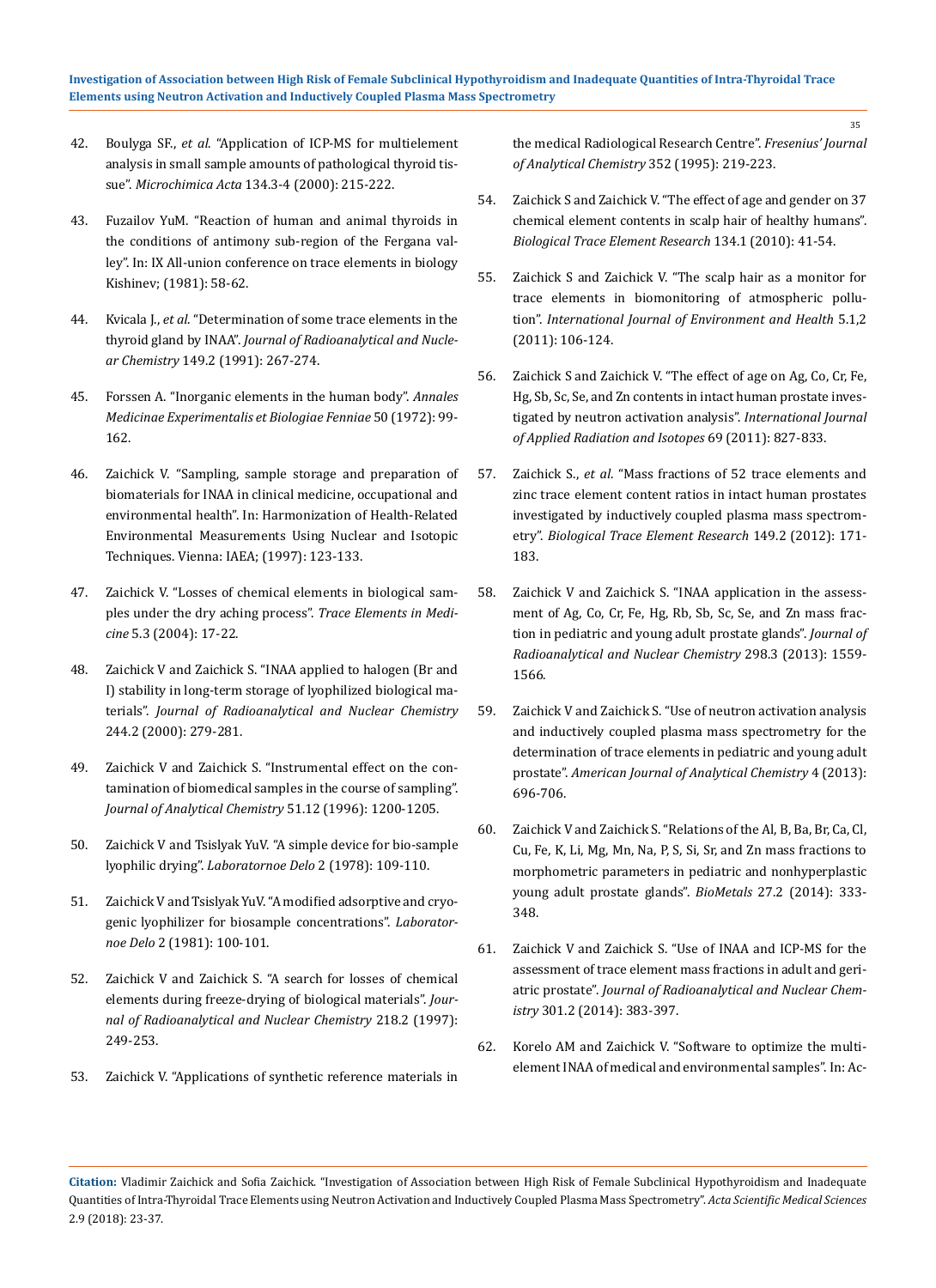[tivation Analysis in Environment Protection. Dubna, Russia:](https://www.scirp.org/(S(vtj3fa45qm1ean45vvffcz55))/reference/ReferencesPapers.aspx?ReferenceID=1973388) [Joint Institute for Nuclear Research \(1993\): 326-332.](https://www.scirp.org/(S(vtj3fa45qm1ean45vvffcz55))/reference/ReferencesPapers.aspx?ReferenceID=1973388)

- 63. [Zaichick V and Zaichick S. "Age-related changes of some trace](http://scholarlypages.org/Articles/geriatric-medicine/tghc-1-004.php?jid=geriatric-medicine) [element contents in intact thyroid of females investigated by](http://scholarlypages.org/Articles/geriatric-medicine/tghc-1-004.php?jid=geriatric-medicine) [energy dispersive X-ray fluorescent analysis".](http://scholarlypages.org/Articles/geriatric-medicine/tghc-1-004.php?jid=geriatric-medicine) *Trends in Geri[atric Healthcare](http://scholarlypages.org/Articles/geriatric-medicine/tghc-1-004.php?jid=geriatric-medicine)* 1.1 (2017): 31-38.
- 64. [Zaichick V and Zaichick S. "Age-related changes of Br, Ca, Cl,](https://www.jscimedcentral.com/Aging/aging-1-1002.php) [I, K, Mg, Mn, and Na contents in intact thyroid of females in](https://www.jscimedcentral.com/Aging/aging-1-1002.php)[vestigated by neutron activation analysis".](https://www.jscimedcentral.com/Aging/aging-1-1002.php) *Current Updates in Aging* [1 \(2017\): 5.1.](https://www.jscimedcentral.com/Aging/aging-1-1002.php)
- 65. [Zaichick V and Zaichick S. "Age-related changes of Ag, Co, Cr,](https://juniperpublishers.com/ctbeb/pdf/CTBEB.MS.ID.555644.pdf) [Fe, Hg, Rb, Sb, Sc, Se, and Zn contents in intact thyroid of fe](https://juniperpublishers.com/ctbeb/pdf/CTBEB.MS.ID.555644.pdf)[males investigated by neutron activation analysis".](https://juniperpublishers.com/ctbeb/pdf/CTBEB.MS.ID.555644.pdf) *Journal of [Gerontology and Geriatric Medicine](https://juniperpublishers.com/ctbeb/pdf/CTBEB.MS.ID.555644.pdf)* 3 (2017): 015.
- 66. [Zaichick V and Zaichick S. "Effect of age on chemical element](http://www.journals.tmkarpinski.com/index.php/mmed/article/view/33) [contents in female thyroid investigated by some nuclear ana](http://www.journals.tmkarpinski.com/index.php/mmed/article/view/33)lytical methods". *MicroMedicine* [6.1 \(2018\): 47-61.](http://www.journals.tmkarpinski.com/index.php/mmed/article/view/33)
- 67. [Zaichick V and Zaichick S. "Variation with age of chemical ele](http://www.journals.tmkarpinski.com/index.php/mmed/article/view/33)[ment contents in females' thyroids investigated by neutron](http://www.journals.tmkarpinski.com/index.php/mmed/article/view/33) [activation analysis and inductively coupled plasma atomic](http://www.journals.tmkarpinski.com/index.php/mmed/article/view/33) emission spectrometry". *[Journal of Biochemistry and Analyti](http://www.journals.tmkarpinski.com/index.php/mmed/article/view/33)cal Studies* [3.1 \(2018\): 1-10.](http://www.journals.tmkarpinski.com/index.php/mmed/article/view/33)
- 68. [Zaichick V and Zaichick S. "Age-related changes of some trace](https://www.researchgate.net/publication/320526177_Age-Related_Changes_of_Some_Trace_Element_Contents_in_Intact_Thyroid_of_Males_Investigated_by_Energy_Dispersive_X-ray_Fluorescent_Analysis) [element contents in intact thyroid of males investigated by](https://www.researchgate.net/publication/320526177_Age-Related_Changes_of_Some_Trace_Element_Contents_in_Intact_Thyroid_of_Males_Investigated_by_Energy_Dispersive_X-ray_Fluorescent_Analysis) [energy dispersive X-ray fluorescent analysis".](https://www.researchgate.net/publication/320526177_Age-Related_Changes_of_Some_Trace_Element_Contents_in_Intact_Thyroid_of_Males_Investigated_by_Energy_Dispersive_X-ray_Fluorescent_Analysis) *MOJ Gerontol[ogy and Geriatrics](https://www.researchgate.net/publication/320526177_Age-Related_Changes_of_Some_Trace_Element_Contents_in_Intact_Thyroid_of_Males_Investigated_by_Energy_Dispersive_X-ray_Fluorescent_Analysis)* 1.5 (2017).
- 69. [Zaichick V and Zaichick S. "Age-related changes of Br, Ca, Cl,](https://www.jscimedcentral.com/Aging/aging-1-1002.php) [I, K, Mg, Mn, and Na contents in intact thyroid of males inves](https://www.jscimedcentral.com/Aging/aging-1-1002.php)[tigated by neutron activation analysis".](https://www.jscimedcentral.com/Aging/aging-1-1002.php) *Journal of Aging and [Age Related Diseases](https://www.jscimedcentral.com/Aging/aging-1-1002.php)* 1.1 (2017): 1002.
- 70. Zaichick V and Zaichick S. "Association between age and twenty chemical element contents in intact thyroid of males". *SM Gerontology and Geriatric Research* 2.1 (2018): 1014.
- 71. [Zaichick V and Zaichick S. "Associations between age and 50](https://www.ncbi.nlm.nih.gov/pubmed/29396842) [trace element contents and relationships in intact thyroid](https://www.ncbi.nlm.nih.gov/pubmed/29396842) of males". *[Aging Clinical and Experimental Research](https://www.ncbi.nlm.nih.gov/pubmed/29396842)* 30.9 [\(2018\): 1059-1070.](https://www.ncbi.nlm.nih.gov/pubmed/29396842)
- 72. Schroeder HA., *et al*[. "Trace metals in man: strontium and](https://www.sciencedirect.com/science/article/pii/0021968172901506) barium". *[Journal of Chronic Diseases](https://www.sciencedirect.com/science/article/pii/0021968172901506)* 25.9 (1972): 491-517.
- 73. Krewski D., *et al*[. "Human health risk assessment for alu](https://www.ncbi.nlm.nih.gov/pmc/articles/PMC2782734/)[minium, aluminium oxide, and aluminium hydroxide".](https://www.ncbi.nlm.nih.gov/pmc/articles/PMC2782734/) *Jour[nal of Toxicology and Environmental Health Part](https://www.ncbi.nlm.nih.gov/pmc/articles/PMC2782734/)* B 10 (2007): [1-269.](https://www.ncbi.nlm.nih.gov/pmc/articles/PMC2782734/)
- 74. Naghii MR., *et al*[. "Comparative effects of daily and weekly](https://www.ncbi.nlm.nih.gov/pubmed/21129941) [boron supplementation on plasma steroid hormones and](https://www.ncbi.nlm.nih.gov/pubmed/21129941) proinflammatory cytokines". *[Journal of Trace Elements in](https://www.ncbi.nlm.nih.gov/pubmed/21129941)  [Medicine and Biology](https://www.ncbi.nlm.nih.gov/pubmed/21129941)* 25 (2011): 54-58.
- 75. [Pizzorno L. "Nothing boring about boron".](https://www.ncbi.nlm.nih.gov/pmc/articles/PMC4712861/) *Integrative Medicine (Encinitas)* [14 \(2015\): 35-48.](https://www.ncbi.nlm.nih.gov/pmc/articles/PMC4712861/)
- 76. Leyssens L., *et al*[. "Cobalt toxicity in humans—A review of](https://www.ncbi.nlm.nih.gov/pubmed/28572025) [the potential sources and systemic health effects".](https://www.ncbi.nlm.nih.gov/pubmed/28572025) *Toxicology*  [387 \(2017\): 43-56.](https://www.ncbi.nlm.nih.gov/pubmed/28572025)
- 77. [Yu R. "Cobalt toxicity, an overlooked cause of hypothyroid](https://juniperpublishers.com/jetr/pdf/JETR.MS.ID.555563.pdf)ism". *[Journal of Endocrinology and Thyroid](https://juniperpublishers.com/jetr/pdf/JETR.MS.ID.555563.pdf) Research* 1.3 [\(2017\): 1-4.](https://juniperpublishers.com/jetr/pdf/JETR.MS.ID.555563.pdf)
- 78. Simonsen LO., *et al*[. "Cobalt metabolism and toxicology a](https://www.ncbi.nlm.nih.gov/pubmed/22732165) brief update". *[Science of The Total Environment](https://www.ncbi.nlm.nih.gov/pubmed/22732165)* 432 (2012): [210-215.](https://www.ncbi.nlm.nih.gov/pubmed/22732165)
- 79. Harari F., *et al*[. "Exposure to lithium and cesium through](https://www.ncbi.nlm.nih.gov/pubmed/26332132) [drinking water and thyroid function during pregnancy: A](https://www.ncbi.nlm.nih.gov/pubmed/26332132)  [Prospective Cohort Study".](https://www.ncbi.nlm.nih.gov/pubmed/26332132) *Thyroid* 25 (2015): 1199-208.
- 80. [Moncayo R and Moncayo H. "A post-publication analysis of](https://www.ncbi.nlm.nih.gov/pubmed/28409122) [the idealized upper reference value of 2.5 mIU/L for TSH:](https://www.ncbi.nlm.nih.gov/pubmed/28409122) [Time to support the thyroid axis with magnesium and iron](https://www.ncbi.nlm.nih.gov/pubmed/28409122) [especially in the setting of reproduction medicine".](https://www.ncbi.nlm.nih.gov/pubmed/28409122) *BBA Clinical* [7 \(2017\): 115-119.](https://www.ncbi.nlm.nih.gov/pubmed/28409122)
- 81. [Clarkson TW and Magos L. "The toxicology of mercury and](https://www.ncbi.nlm.nih.gov/pubmed/16973445) its chemical compounds". *[Critical Reviews in Toxicology](https://www.ncbi.nlm.nih.gov/pubmed/16973445)* 36 [\(2006\): 609-662.](https://www.ncbi.nlm.nih.gov/pubmed/16973445)
- 82. [Järup L. "Hazards of heavy metal contamination".](https://www.ncbi.nlm.nih.gov/pubmed/14757716) *British Medical Bulletin* [68 \(2003\): 167-182.](https://www.ncbi.nlm.nih.gov/pubmed/14757716)
- 83. Crespo-López ME., *et al*[. "Mercury and human genotoxicity:](https://www.ncbi.nlm.nih.gov/pubmed/19446469) [critical considerations and possible molecular mechanisms".](https://www.ncbi.nlm.nih.gov/pubmed/19446469) *[Pharmacological Research](https://www.ncbi.nlm.nih.gov/pubmed/19446469)* 60.4 (2009): 212-220.
- 84. Zaichick S., *et al*[. "The effect of age on the lithium content in](https://www.researchgate.net/publication/267685124_THE_EFFECT_OF_AGE_ON_THE_LITHIUM_CONTENT_IN_PROSTATE_OF_HEALTHY_MEN) [prostate of healthy men". In: Interaction of Neutrons with](https://www.researchgate.net/publication/267685124_THE_EFFECT_OF_AGE_ON_THE_LITHIUM_CONTENT_IN_PROSTATE_OF_HEALTHY_MEN)

**Citation:** Vladimir Zaichick and Sofia Zaichick. "Investigation of Association between High Risk of Female Subclinical Hypothyroidism and Inadequate Quantities of Intra-Thyroidal Trace Elements using Neutron Activation and Inductively Coupled Plasma Mass Spectrometry". *Acta Scientific Medical Sciences* 2.9 (2018): 23-37.